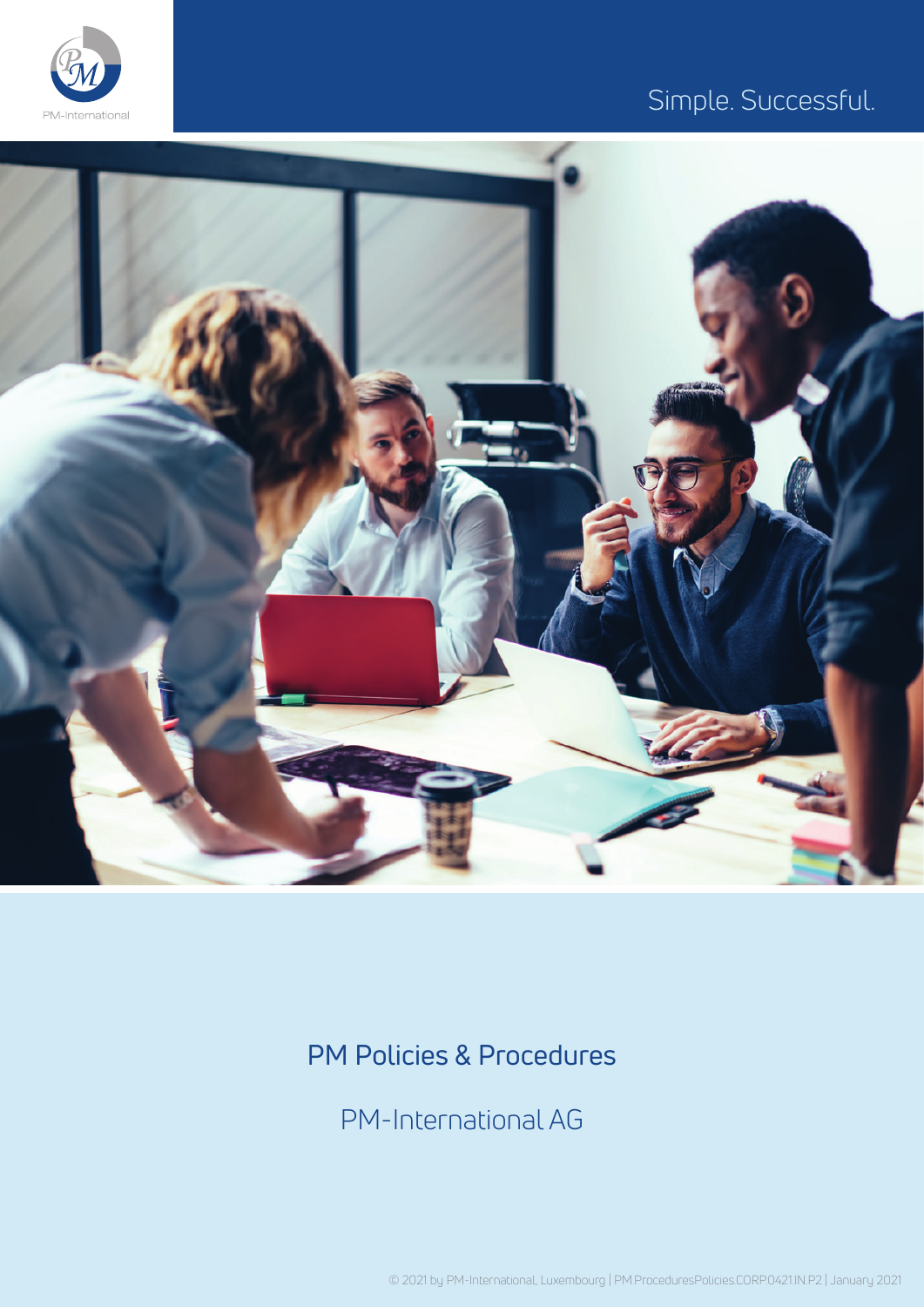# PM Policies & Procedures

### Contact information:

Legal, Regulatory Affairs and Compliance +352 339667-902 compliance@pm-international.com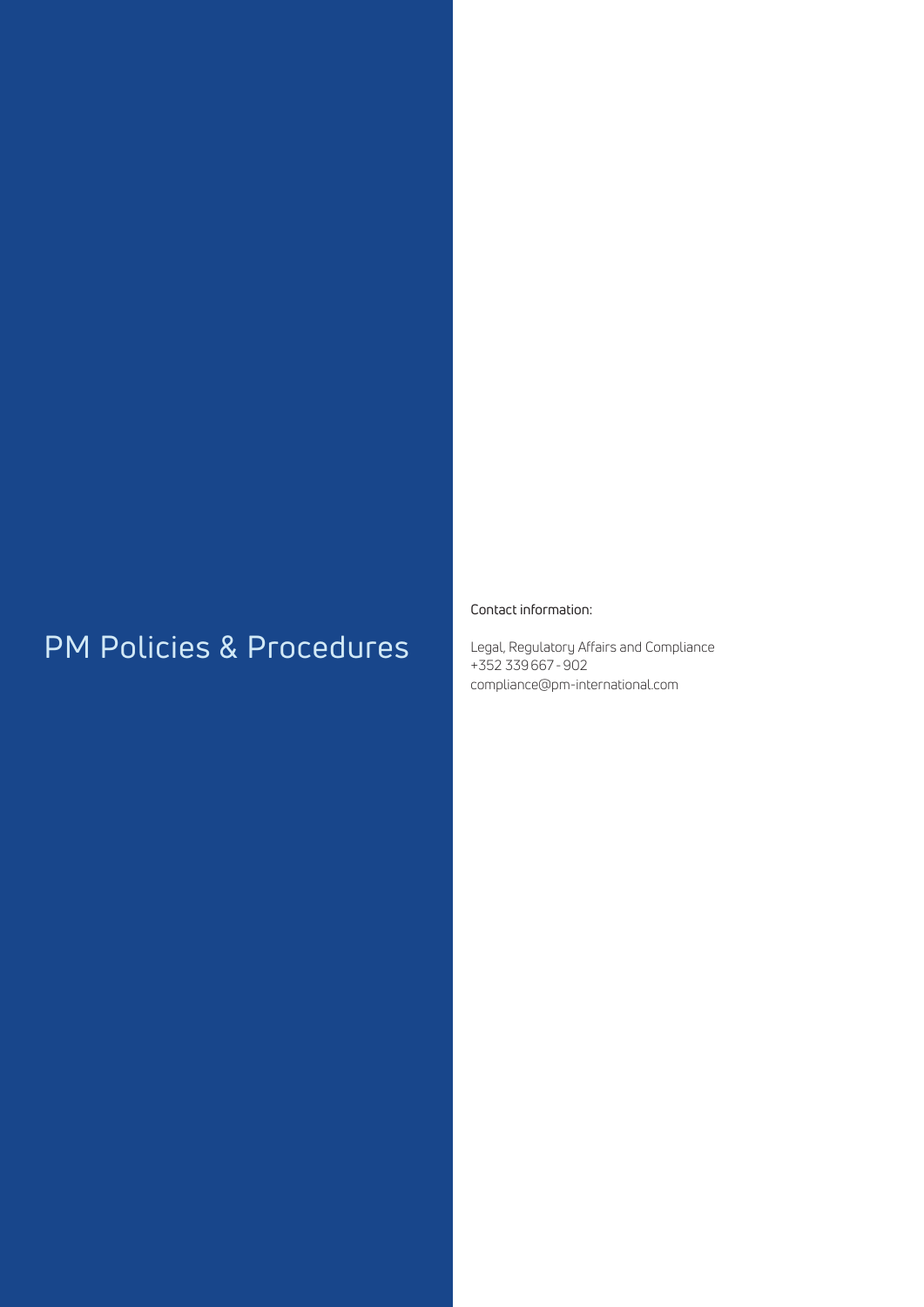# Table of Contents

| A. |                                   | Professional Ethics Professional                                                               |    |
|----|-----------------------------------|------------------------------------------------------------------------------------------------|----|
| В. | Distributor Status ______________ |                                                                                                | 7  |
|    | $B-1$                             | Becoming a Distributor. ______________                                                         | 7  |
|    | $B-2$                             | No Purchase Required.                                                                          | 7  |
|    | $B-3$                             | Distributor Rights.                                                                            | 7  |
|    | B-4                               | Legal requirements.                                                                            | 7  |
|    | B-5                               | First-grade relatives. _________________                                                       | 7  |
|    | B-6                               | Married Couples.                                                                               | 7  |
|    | $B-7$                             | Simultaneous Interests.                                                                        | 7  |
|    | B-8                               | Corporations, Partnerships, and Trusts. 7                                                      |    |
|    | B-9                               | Fictitious and/or Assumed Names.                                                               | 7  |
|    |                                   | B-10 Left Blank for future use.                                                                | 7  |
|    | B-11                              | Independent Contractor Status.                                                                 | 7  |
|    |                                   | Control –                                                                                      | 7  |
|    |                                   | Ownership of Tools – <b>Campbell</b> Communications of Tools –                                 | 7  |
|    |                                   | Chance of Profit/Risk of Loss –                                                                | 8  |
|    |                                   |                                                                                                | 8  |
|    |                                   | No Creation of Employment, Agency,<br>Partnership, Franchise or Joint Venture<br>Relationship- | 8  |
|    |                                   | Treatment as Independent Contractor for Tax<br>and Other Purposes - ____________               | 8  |
|    |                                   | B-12 Indemnity Agreement.                                                                      | 8  |
|    |                                   | B-13 Taxation.                                                                                 | 8  |
|    |                                   |                                                                                                | 8  |
|    |                                   |                                                                                                | 8  |
|    |                                   | Collection Agreements/Arrangements - _________                                                 | 8  |
|    | B-14                              | Legal Compliance.                                                                              | 9  |
|    | B-15                              | Independent Distributor<br>Identification Number.                                              | 9  |
|    |                                   | B-16 No Exclusive Territories.                                                                 | 9  |
|    | B-17                              |                                                                                                | 9  |
|    |                                   |                                                                                                | 9  |
|    |                                   | B-18 Other Services and Products.                                                              | 9  |
|    |                                   | B-19 Head-Hunting Fees Prohibited.                                                             | 10 |

|    |                                                 | B-20 Exporting PM Products:                                                                                    | 10 |  |
|----|-------------------------------------------------|----------------------------------------------------------------------------------------------------------------|----|--|
| C. | Sponsorship & Training; Terms of<br>Termination |                                                                                                                | 10 |  |
|    | $C-1$                                           | Sponsoring.                                                                                                    | 10 |  |
|    | $C-2$                                           | Multiple Applications.                                                                                         | 10 |  |
|    | $C-3$                                           | Training and Support.                                                                                          | 10 |  |
|    | $C-4$                                           | Transferring Sponsorship.                                                                                      | 11 |  |
|    | $C-5$                                           | Acquisition of Business.                                                                                       | 11 |  |
|    | $C-6$                                           | Voluntary Termination.                                                                                         | 11 |  |
|    | $C-7$                                           | Involuntary Termination.                                                                                       | 11 |  |
|    | $C-8$                                           |                                                                                                                | 11 |  |
|    | $C-9$                                           | Effect of Suspension. ____________                                                                             | 11 |  |
|    | $C-10$                                          | Effect of Termination.                                                                                         | 12 |  |
|    | $C-11$                                          | Limits on Transferability or Sale.                                                                             | 12 |  |
|    | $C-12$                                          | Succession.                                                                                                    | 12 |  |
|    | C-13                                            | Confidentiality __________________                                                                             | 12 |  |
|    |                                                 | C-14 Vendor Confidentiality.                                                                                   | 12 |  |
| D. |                                                 | Trademarks, Internet & Social<br>Media Policy                                                                  |    |  |
|    | D-1                                             | Guideline of Use of Trademarks,<br>Logos, Brand Names policy<br>document. (Annexure B)                         | 13 |  |
|    | D-2 -                                           | Guideline of Use for Internet and<br>social Media policy. (Annexure C)                                         | 13 |  |
| Е. | Payment of Commissions and<br>Overrides         |                                                                                                                | 24 |  |
|    | $E-1$                                           | Independent Distributor Application<br>and Agreement Form. _____________                                       | 24 |  |
|    | $E-2$                                           | Calendar Period. The control of the control of the control of the control of the control of the control of the | 24 |  |
|    | $E-3$                                           | Commission and Override Payment<br>Date.                                                                       | 24 |  |
|    | $E-4$                                           | Retail Sales Rule.                                                                                             | 24 |  |
|    | $E-5$                                           | Commission Payments.                                                                                           | 24 |  |
| F. |                                                 | Purchase and Sale of Products                                                                                  |    |  |
|    | $F-1$                                           | No Purchase Requirements to<br>Become a Distributor.                                                           | 25 |  |
|    | $F-2$                                           | Inventory Loading Prohibited.                                                                                  | 25 |  |
|    |                                                 |                                                                                                                |    |  |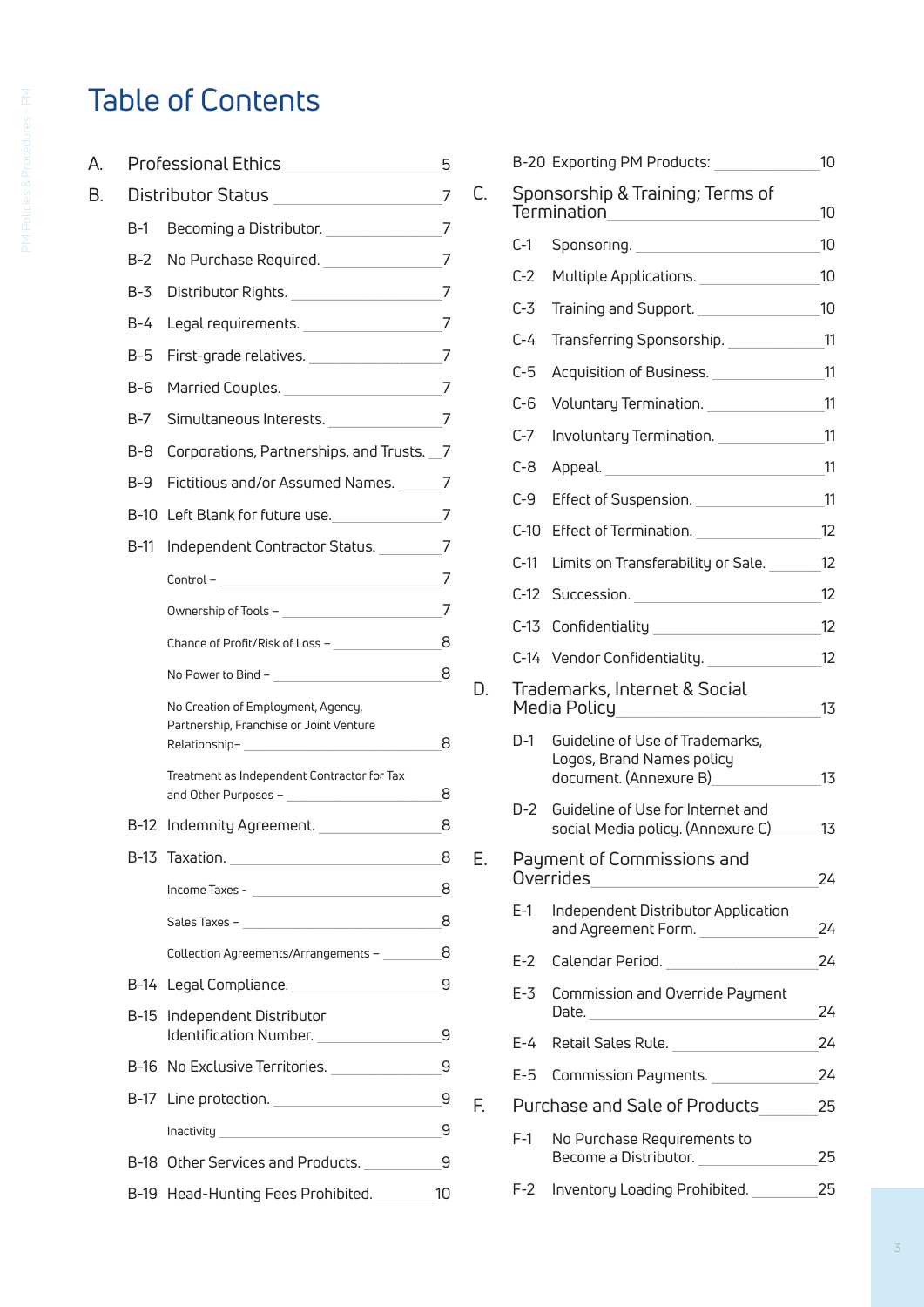| I<br>Ì<br>Ï                                  |  |
|----------------------------------------------|--|
| ł<br>l<br>)<br>j<br>Ì<br>ļ<br>j              |  |
| l<br>Ï<br><b>Contract Contract</b><br>Ì<br>j |  |
| I<br>Ì<br>S<br>Ï<br>ł<br>Ï                   |  |
| j<br>ł<br>Ì<br>i<br>j<br>Ì<br>j<br>ţ<br>l    |  |
| I<br>Ì                                       |  |

|    | $F-3$   | Active Manager.                                                                                                | 25 |
|----|---------|----------------------------------------------------------------------------------------------------------------|----|
|    | $F-4$   | Direct Purchase. _________________                                                                             | 25 |
|    | $F-5$   |                                                                                                                | 25 |
|    | $F-6$   | Shipping Costs.                                                                                                | 25 |
|    | $F - 7$ | Timely Product and Materials Delivery. 25                                                                      |    |
|    | $F-8$   | Damaged Goods.                                                                                                 | 25 |
|    | $F-9$   | Price Changes. _____________________                                                                           | 26 |
|    | $F-10$  | Receipts. Note that the state of the state of the state of the state of the state of the state of the state of | 26 |
|    | $F-11$  | Good & Services Tax. ______________                                                                            | 26 |
|    | $F-12$  | Retail Outlets.                                                                                                | 26 |
|    | $F-13$  | Service Oriented Establishments.                                                                               | 26 |
|    | F-14    | Prohibition on display for sale/sales<br>through online market places/website 26                               |    |
| G. |         | Retail Guarantee, Buy-Back                                                                                     |    |
|    |         | Guarantee<br>and Refund Policy_______________                                                                  | 27 |
|    | G-1     | Retail Customer Returns.                                                                                       | 27 |
|    | G-2     | Distributor Returns.                                                                                           | 27 |
|    |         | Physical Items Held in Inventory - _________                                                                   | 27 |
|    | G-3.    | Quality Control. <b>Example 20</b>                                                                             | 28 |
|    |         |                                                                                                                |    |

|    |       | G-4 Buyer's Right to Cancel.                                     | 28 |
|----|-------|------------------------------------------------------------------|----|
|    |       | G-5 Distributor's Responsibility.                                | 28 |
| Н. |       | General Provisions _______________                               | 29 |
|    | H-1   |                                                                  | 29 |
|    | H-2   | Record-keeping.                                                  | 29 |
|    |       | H-3 Press Inquiries.                                             | 29 |
|    | H-4   | Intentionally left blank for future use.                         | 29 |
|    | H-5   | Amendments.                                                      | 29 |
|    | H-6   | Non-Waiver Provision.                                            | 29 |
|    | H-7   |                                                                  | 29 |
|    |       | H-8 Governing Law.                                               | 29 |
|    |       | H-9 Entire Agreement.                                            | 29 |
|    |       | H-10 Severability.                                               | 29 |
|    |       | H-11 Limitation of Damages.                                      | 30 |
|    |       | H-12 Left Blank for future use                                   | 30 |
|    |       | H-13 Privacy Policy & Consent.                                   | 30 |
| I. |       | Annexure A. _____________________                                | 31 |
|    | $I-1$ | PM-International India (PMI) -<br>Distributor Joining Guidelines | 31 |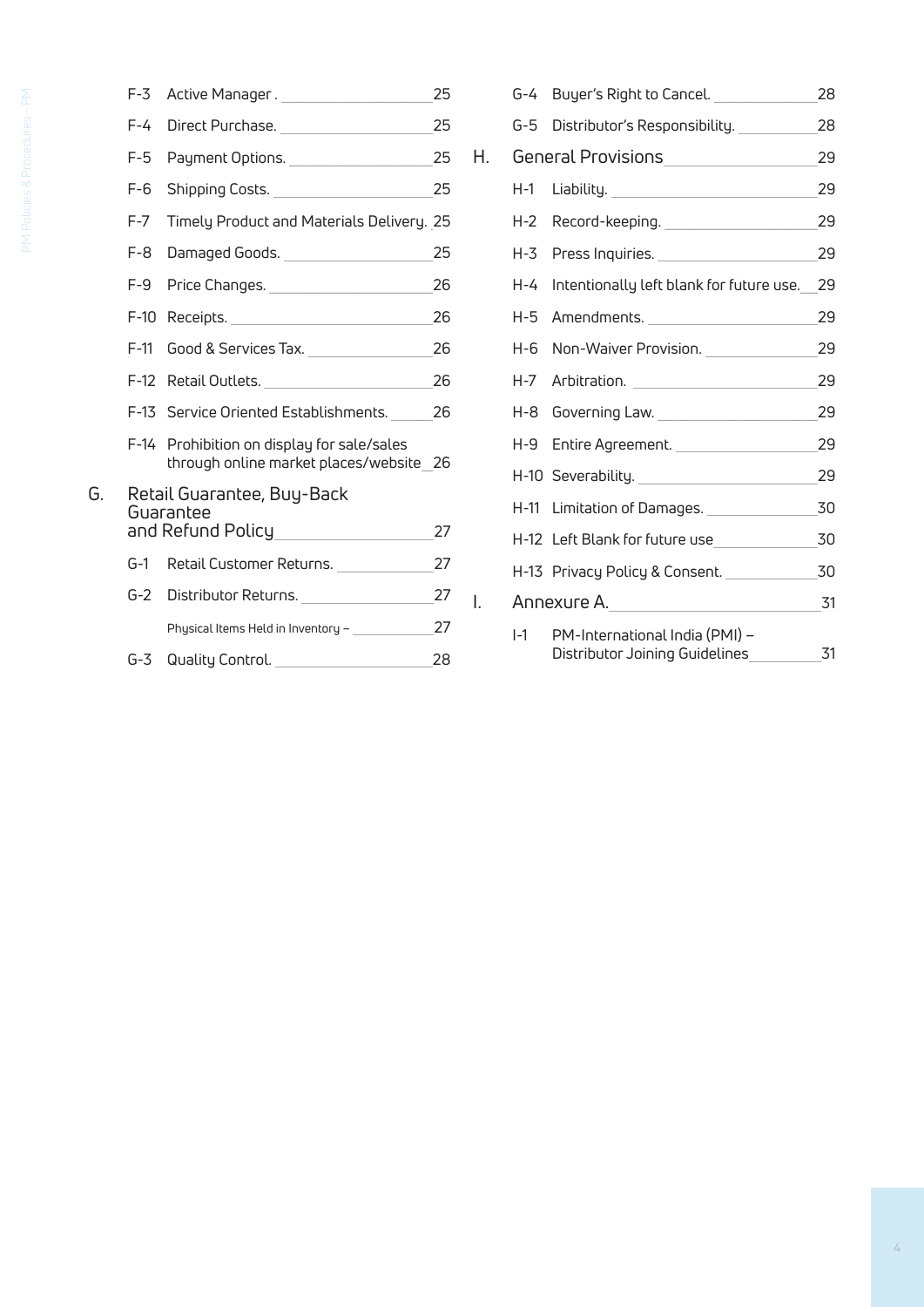A PM-International India Distributor must have integrity. The Mission of - Insists on straight-forward, honest, and transparent business practices and the fulfillment of all personal commitments to customers and to Independent Distributors in your PM-International India Sales Organization.

One of the ways you demonstrate integrity as a Team partner (**hereinafter referred as "Independent Distributor" or "Distributor"**) of PM-International India Pvt. Ltd. (**hereinafter referred as "PM" or "PM-International India"**), is to understand and comply with all rules, regulations, policies and procedures published or disseminated by PM. PM reserves the right to amend these Policies & Procedures

## A. Professional Ethics

As an Independent Distributor of PM, I hereby promise and agree that:

- A-1 I will be honest and fair in all my dealings while acting as an Independent Distributor of PM.
- A-2 I will respect the time and privacy of the people I contact to become retail customers or Independent Distributors of PM. I will be courteous and respectful to every person contacted in the course of my PM business. I will make fair presentation of PM product and business opportunity and when and where appropriate, demonstrate products. I will not engage in any high-pressure selling and if customer desire to terminate the meeting I would immediately do so. I recognize that PM has strong personal convictions regarding the ethical conduct of all PM Independent Distributors.
- A-3 I will perform all my professional activities in a manner that will enhance my reputation and the reputation of PM. I will be in good standing and will meet all Distributor requirements as set forth in these Policies and Procedures.
- A-4 I will fulfill my leadership responsibilities as a Sponsor, including training and otherwise supporting the downline Distributors in my sales organization. I realize that PM strongly recommends its Distributors to take a leadership role and encourages its Distributors to provide training to downline Distributors, since the reputation of PM is founded on leadership and training. I will provide ongoing support to my organization, realizing that the people I sponsor will best succeed in PM when they have ongoing training and professional associations.
- A-5 I will not engage in any deceptive or illegal practice.
- A-6 I will not make any claims for PM programs, services, or products except as contained in official PM literature.
	- A.0.1 Product Claims Health Related

No claims (which include personal testimonials) as to therapeutic, curative or beneficial properties ("Health Claims") of any products offered by PM may be made by publishing or transmitting amendments as it deems appropriate, and you are required to comply with them in their currently published detail.

PM honors all federal, provincial, and municipal regulations governing direct selling and requires every Distributor to do the same. It is, therefore, very important that you read and understand the information in this section. If you have any questions regarding any rule or policy, seek an answer from your Sponsor, upline leader, or PM directly.

Review the Professional Ethics and the Policies & Procedures often. Make them a part of your PM planning and personal development.

except those specific claims contained in official PM literature, and consistent with the current labelling and licensing, as applicable, for such product. Such claims may only be repeated or republished in exactly the same format as that published by PM and the claim must be republished in its totality. "Health Claims" includes any claim that PM products are useful in the cure, treatment, diagnosis, mitigation or prevention of any diseases, or that PM products are manufactured, sold or represented for use in (a) the diagnosis, treatment, mitigation or prevention of a disease, disorder or abnormal physical state or its symptoms in humans; (b) restoring or correcting organic functions in humans; or (c) modifying organic functions in humans, such as modifying those functions in a manner that maintains or promotes health. Such statements can be perceived (and may be) as medical, drug claims, or natural health product claims. Not only would Health Claims breach PM Policies and Procedures, but they could potentially violate federal and provincial laws and regulations, including the Food Safety and Standard Act 2006, and or the terms of applicable product licenses.

### A.0.2 Other Product Claims

Distributors may not make any other product claims or representations regarding PM products except those that are specifically contained in official PM literature or on the PM India website. Such claims or representations may only be repeated or republished in exactly the same format as that published by PM and the claim must be republished in its totality. In particular, no Distributor may make any claim or representation ("Product Claims") regarding the following: (1) the performance, efficacy or life of PM products or services; (2) the testing of PM products or services; (3) testimonials or endorsements of PM products or services; and (4) any matter that would be false or misleading in a material respect. Not only would such Product Claims breach PM Policies and Procedures, but they could potentially violate federal and provincial laws and regulations, including the federal Competition Act.

A-7 Prohibition Against Exaggerated Income Claims & Earnings or Lifestyle Representations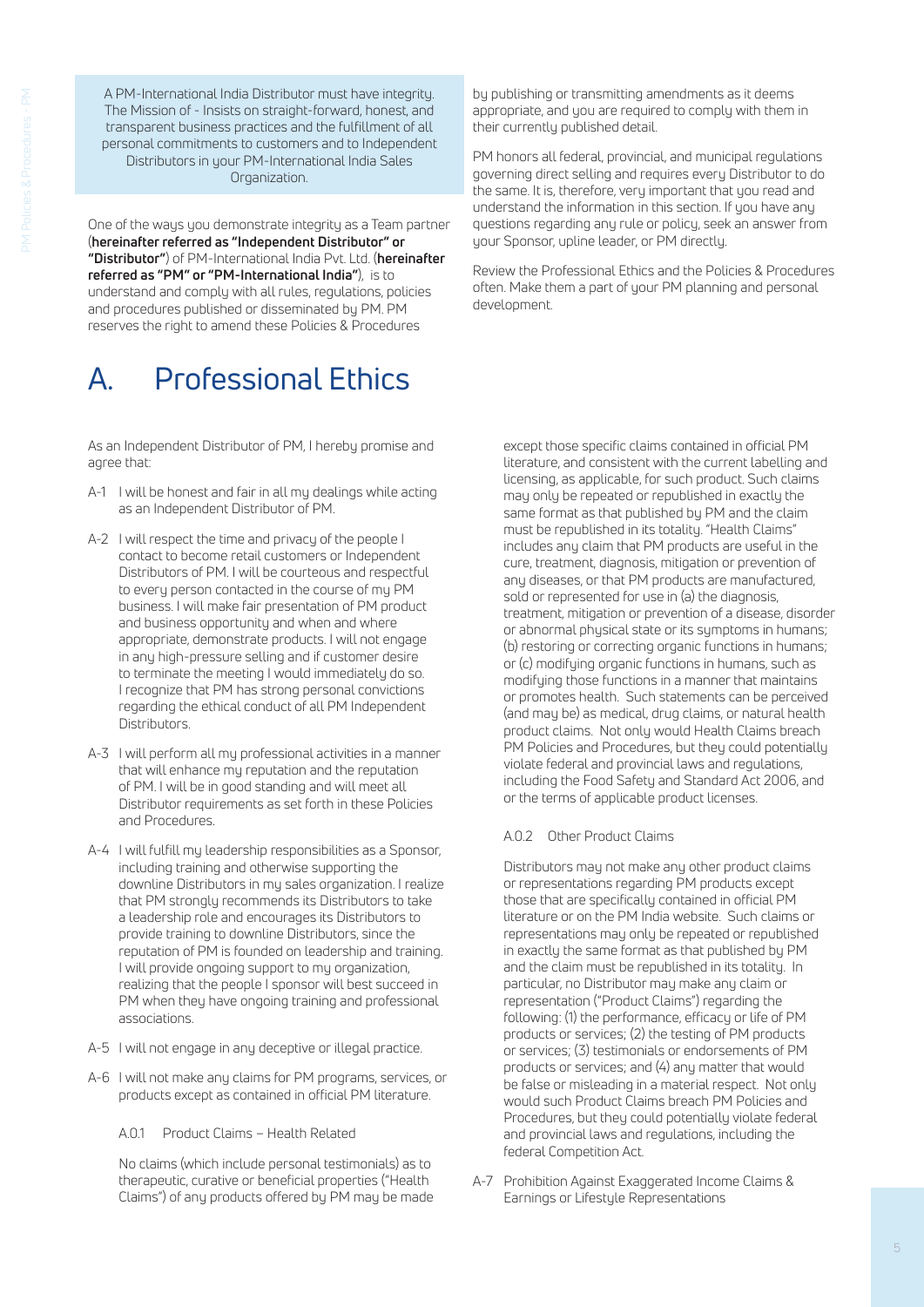PM strictly prohibits Distributors from making representations relating to compensation or lifestyle (hereafter "Earnings Representations") under the Compensation Plan, whether to a prospective Distributor or otherwise which are not approved or given by the Company. A Distributor, when presenting or discussing the Compensation Plan to a prospective Distributor, shall be strictly prohibited from, and shall not make or imply directly or indirectly, any verbal, physical, electronic or other claims that amount or could amount to Earnings Representations, and without limiting the generality of the foregoing, this prohibition shall include the making of income projections, improved lifestyle claims, hypothetical income examples or disclosures regarding a Distributor's own business income (including the showing of cheques, copies of cheques, bank statements, tax records, or other similar demonstrative documents).

Furthermore, any Distributor that has the reason to believe that this general prohibition against Earnings Representations is being contravened by themselves or any other person, SHALL HAVE THE POSITIVE OBLIGATION to inform, and SHALL INFORM PM of the facts relevant to the contravention, such that PM could take steps to correct the same.

A.0.1 Limited Right to Make Income Claims, With Timely Disclosure

No false or misleading income projections, including those based solely on mathematical projections or "ideal projections" of the PM Compensation Plan, may be made to prospective Distributors. Without limiting the general prohibition against Earnings Representations, or the reporting obligations set out above, a Distributor shall have the following right(s):

- (a) To repeat to prospective Distributors, any Earnings Representations found in official PM literature or on the PM India website..
- (b) To make hypothetical income examples to prospective Distributors that are used to explain

the operation of the Compensation Plan, and which are based solely on mathematical projections of information set out in the Compensation Plan, provided that in using such hypothetical examples the Distributor also immediately provides fair, reasonable and timely disclosure of the typical distributors earnings as projected in the Official PM Business Presentation, and makes clear to the prospective Distributor(s) that such prior income examples are hypothetical.

- A-8 I understand and agree that I am solely responsible for all financial and/or legal obligations incurred by me in the course of my business as an Independent Distributor of PM programs, services, and products.
- A-9 I will always honor PM's 100% satisfaction, money-back guarantee when dealing with my retail customers.
- A-10 I will compete fairly and I will respect the professionals of other Direct Selling Companies. I will not use sales materials or professional associations that may be regarded as proprietary by other companies. PM seeks to promote the reputation of all reputable Direct Selling companies that are furthering the cause of personal independence for their Independent Distributors.
- A-11 Distributors agree that during the term of this Agreement, and for one year after it ends, Distributors will not attempt to directly or indirectly, on their behalf, or on behalf of any other person or entity, recruit, solicit, encourage or influence any employees, customers, or Distributors of PM with whom the Distributor had any interactions while acting as a PM Distributor to (a) enter into any business relationship with any other direct selling company or individual, or (b) terminate or alter their business relationship with PM.

Distributors agree that because of the nature of PM business conducted through Distributors across India, any effort to narrowly limit the geographic scope of this non-solicitation provision would render it wholly ineffective. Therefore, Distributors and PM both agree that this non-solicitation provision shall apply throughout India.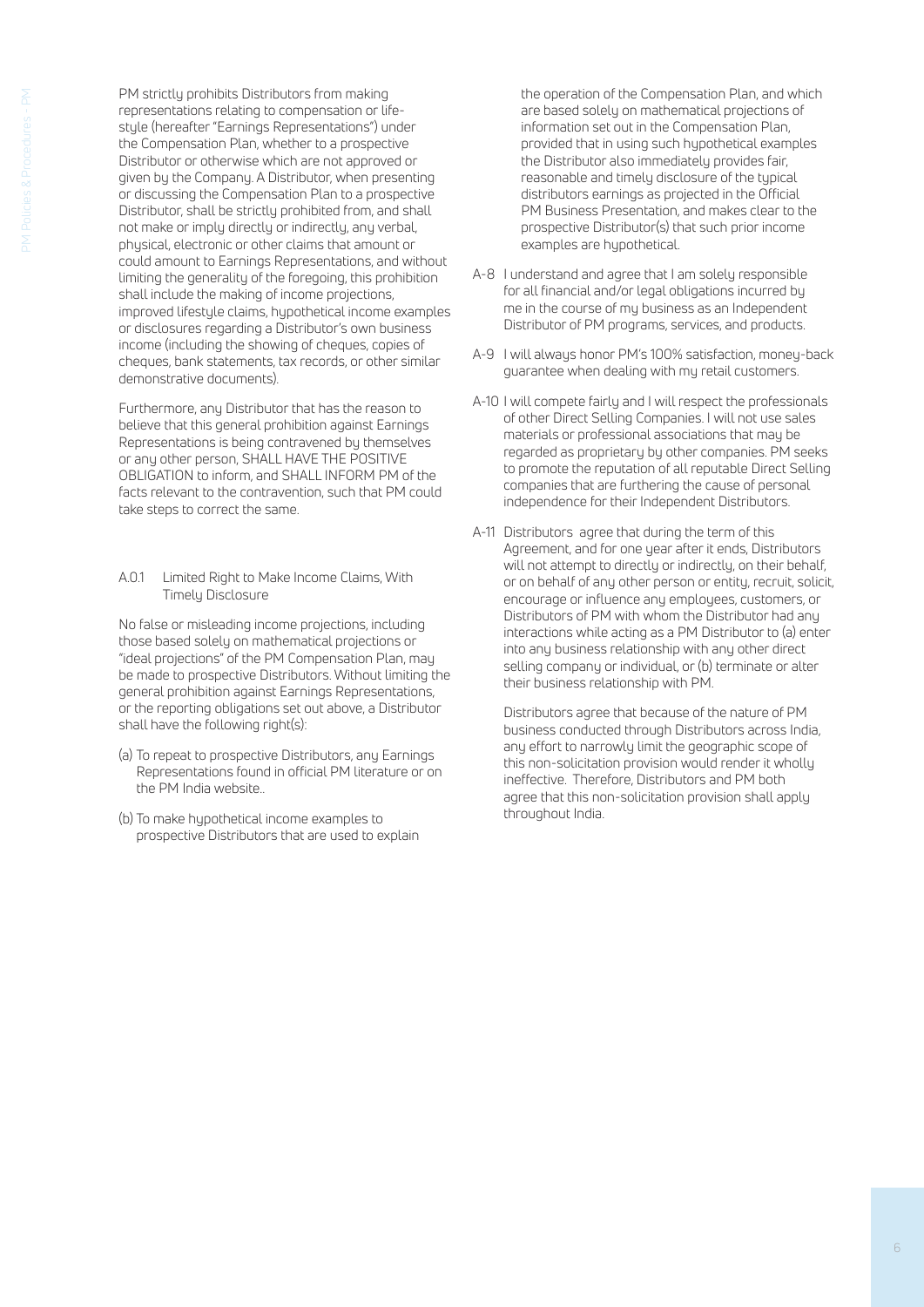# B. Distributor Status

## B-1 Becoming a Distributor.

To become a distributor, an applicant must be sponsored by an existing PM distributor in good standing. PM must receive duly completed application form along with Identification proof, proof of address, Permanent Account number (PAN), photograph and bank account details. Where application has been filled on-line the distributor must submit such proof within a period of 30 days, failing which his/her distributorship will be deleted. Please refer to Annexure A for detailed policy. Applicant become a distributor when PM accepts such application and conveys such acceptance by issuance of Distributor identification card up till then the distributorship will be under a provisional license to buy and sell PMI products. PM reserves the right to decline any Distributor Application Form.

## B-2 No Purchase Required.

No person is required to purchase any PM Products and services as a condition to join. Joining is free.

## B-3 Distributor Rights.

All Distributors are authorized to sell PM products, services and to participate in the PM Marketing Plan. All Distributors may sponsor new Distributors.

### B-4 Legal requirements.

Distributors must be 18 year of age, must be of sound mind and not disqualified from contracting by any law, must not be undergoing imprisonment or suspended from professional association/society/institution.

## B-5 First-grade relatives.

Spouses may have two Distributor numbers. It is important to note that in such cases, one or the other spouse must be registered as direct or primary line of the other spouse. Children of legal age also may (within the organization of their parents) only be registered as direct line of the first spouse.

## B-6 Married Couples.

Married couples can have two Distributor numbers. Distributors who marry must maintain separate Distributor status unless they want to share one number. In that case one distributor number will be cancelled and the organization will roll up to the sponsor of the cancelled distributor number. When a couple sharing a Distributor entity divorces or separates, PM will continue to pay commissions as before the divorce or separation until it receives written notice, signed by both parties or by a court decree specifying how future commissions should be paid.

## B-7 Simultaneous Interests.

Distributors and their spouses or dependents may not have simultaneous beneficial interests in more than

one Distributor entity. For example, a shareholder of a corporation that is a PM Distributor may not become a PM Distributor individually.

### B-8 Corporations, Partnerships, and Trusts.

Corporations, Partnerships and/or Trusts may be signed as independent Distributors of PM ONLY when the Distributor Application and Agreement is accompanied by notarized copies of:

- 1) Articles of incorporation, partnership agreement or trust documents as filed with the Registrar.
- 2) To ensure compliance with Policies & Procedures B-7, Distributors must disclose a complete list of all directors, officers, and shareholders involved in the corporation. Partnerships must disclose all general and limited partners. Trusts must disclose the trustee and beneficiary.
- 3) Proof must be provided of a Government issued ID number.
- 4) Shareholders, partners, beneficiaries and trustees, directors and officers, as applicable, agree to remain personally liable to PM and bound by policies and procedures.

### B-9 Fictitious and/or Assumed Names.

A person or entity shall not apply as a Distributor using a fictitious or assumed name.

### B-10 Left Blank for future use.

### B-11 Independent Contractor Status.

All Distributors are independent contractors with PM. They are not franchisees, joint ventures, partners, employees, or agents of PM. Distributors are strictly prohibited from stating or implying, whether orally or in writing, that they are franchisees, joint ventures, partners, employees, or agents of PM. Distributors have no authority to bind PM to any obligation.

The specifics of that legal relationship agreed to be as follows:

### *Control –*

Subject to the terms of the Distributor Agreement, and other applicable laws, Distributors shall have complete control and discretion over the operation of their independent businesses including, without limiting the nature of the foregoing, how much or how little time they may devote to their businesses, and shall be entitled to establish their own business goals, business hours, and business methods, policies and procedures.

*Ownership of Tools –*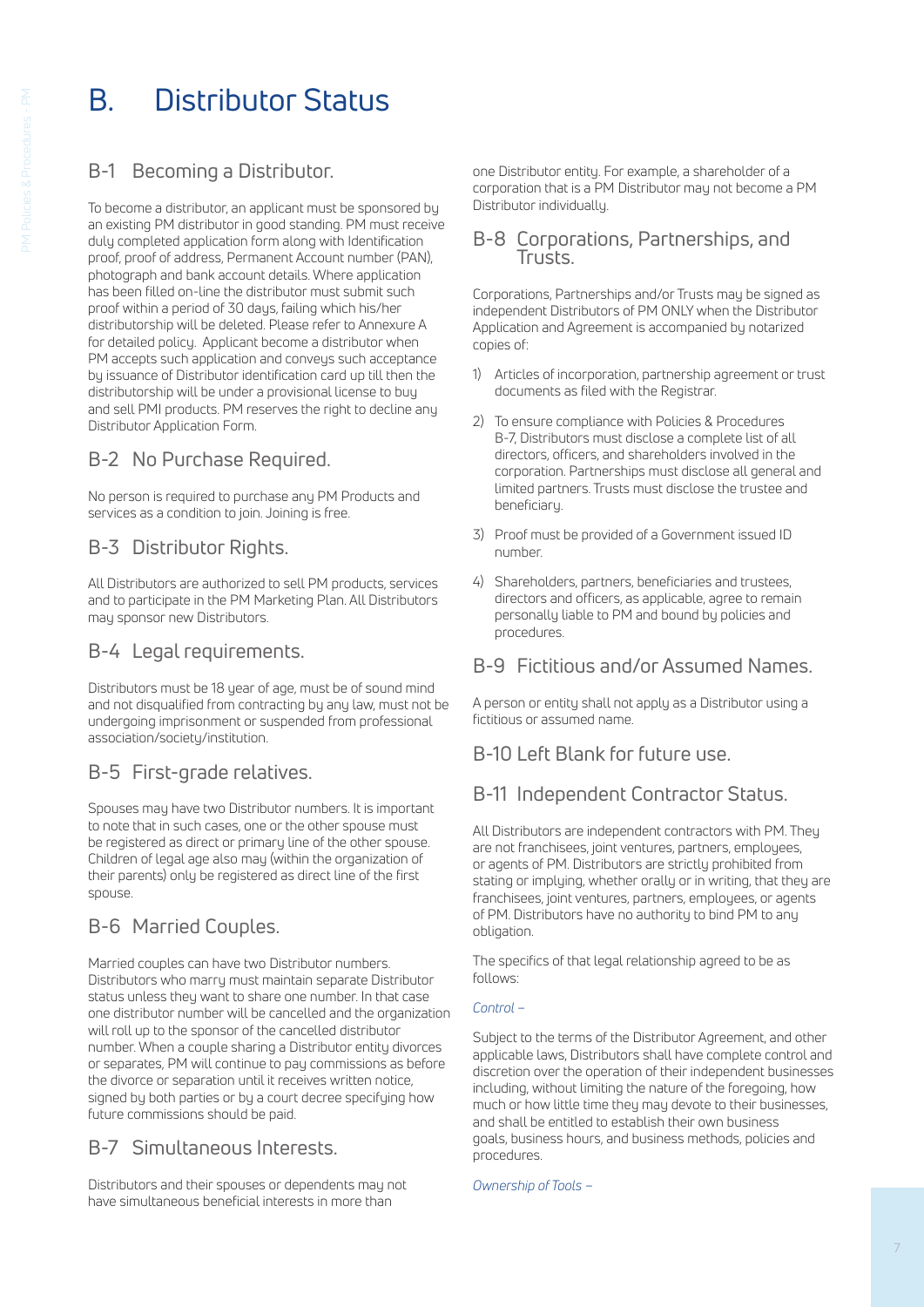The Distributor shall be responsible for the ownership and acquisition of any business tools, equipment, assets, and expenses, and all business goods, services and intangibles that the Distributor, in his/her discretion, believes necessary for the operation of its independent business including, without limiting the generality of the foregoing, the location and appointment of his or her business office, business cards, letterhead, computer equipment, motor vehicle(s), and other tools and equipment (e.g., phone, office supplies etc.) which he/she alone deems necessary for operation of his/her business, all of which shall established and/or acquired by the Distributor at his/her own expense. The Distributor shall also maintain such insurance, such as liability, fire and theft insurance, during the term of this Distributor Agreement for the benefit of his/her business, in amounts as he/she deems appropriate, and at his/her own expense.

#### *Chance of Profit/Risk of Loss –*

PM and the Distributor agree that all expenses incurred by the Distributor in the operation of his/her business shall be incurred on his/her own account, and be his/ her own responsibility. PM and the Distributor also agree that the terms of the Distributor's compensation under the Compensation Plan is entirely set out in the Compensation Plan, and accordingly, the chance of profit and the risk of loss inherent in the Compensation Plan, and inherent in the operation of the Distributor's independent business, rests entirely with the Distributor, with no "expense reimbursement" or "minimum compensation" being offered or guaranteed by PM whatsoever.

#### *No Power to Bind –*

While a Distributor shall be entitled to inform others that he/she is an Distributor engaged by PM in an independent status, he/she shall at no time represent himself/herself to be an employee of PM, and shall clarify with others, where necessary, his/her status as an independent contractor of PM. The Distributor has no authority (expressed or implied), to bind PM to any obligation, and shall not be construed as purchasers of a franchise or a business opportunity.

#### *No Creation of Employment, Agency, Partnership, Franchise or Joint Venture Relationship–*

The legal relationship between PM and its Distributors is not intended to create, and does not create, an employer/ employee relationship, agency, partnership, franchise or joint venture relationship between PM and the Distributor.

#### *Treatment as Independent Contractor for Tax and Other Purposes –*

Accordingly, the Distributor will not be treated as an employee of PM for any tax purposes and they shall abide and pay any tax liability that may arise in their conduct of independent business of selling PM products.

### B-12 Indemnity Agreement.

Each and every Distributor agrees to indemnify and hold harmless PM, its shareholders, employees, agents, general/ limited partners, and successors in interest from and against any claim, demand, liability, loss, cost, or expense, including, but not limited to, legal fees, arising or alleged to arise in connection with that Distributor's PM business, its affiliates' activities as a PM Distributor, and any other matter related to Distributor's performance under the Distributor Agreement.

### B-13 Taxation.

Distributor will be treated as independent contractors for all federal or provincial tax purposes. As an independent contractor, Distributors are generally responsible for the compliance with federal, provincial and local taxing legislation, as that legislation affects the Distributors' independent business.

For greater certainty in this regard:

#### *Income Taxes -*

Distributors shall be responsible for payment and or withholding of all relevant federal, provincial and/or local income taxes, self-employment taxes and any and all other taxes required in respect of their business, or their purchases, under federal, provincial, or other applicable taxing laws. Distributors acknowledge that as independent contractors, they will be not be treated as employees for purposes of, employment standards rules, workers' compensation deductions and that PM is not responsible for tax liability of Distributors. Rather, all Distributors shall be responsible for paying local, provincial, and federal taxes due from all compensation earned as a PM Distributor, and for all other federal or provincial tax compliance obligations imposed on their business.

#### *Sales Taxes –*

Distributors shall also not be treated as an employee or agent for purposes of any Central or other like sales taxes (including any future harmonized sales taxes). If PM is required to charge any such taxes in respect of its supplies of goods or services to Distributors, PM will collect and remit these taxes in respect of its sales as appropriate. However, PM is not responsible for collecting or remitting any sales taxes on Distributors' behalf. Rather, all Distributors shall be responsible for collecting and remitting all applicable local, provincial, and federal sales taxes, and for all other federal or provincial tax compliance obligations imposed on their business. , although, as set out below, PM may at its discretion enter into sales tax collection agreements with the federal and provincial taxing authorities.

#### *Collection Agreements/Arrangements –*

Notwithstanding the foregoing, PM reserves the right to enter into sales tax collection agreements with the federal and provincial taxing authorities which could relieve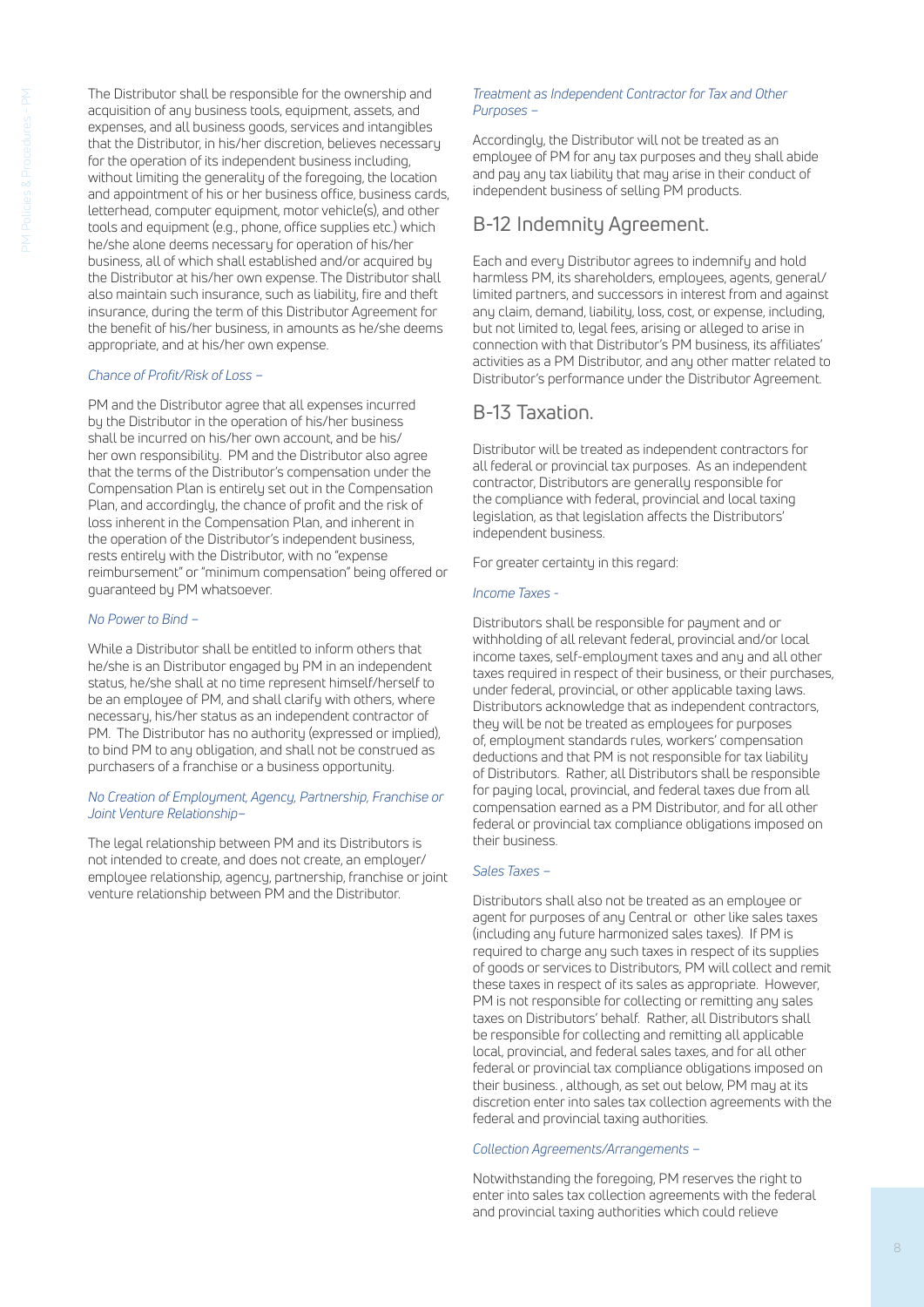Distributors of the burdens of collecting and remitting goods and service taxes. Where applicable, PM will notify Distributors of the implementation of such agreements, and will charge and collect goods and services taxes accordingly. Where PM chooses to enter into a goods and services tax collection agreement Distributor agrees that PM may jointly elect on Distributor's behalf to have the applicable procedures, apply where approval has been granted by the applicable tax authority. Where PM has been approved to operate under any such agreements, Distributors shall follow the appropriate procedures.

## B-14 Legal Compliance.

Distributors shall comply with all laws, regulations and codes that apply to the operation of their PM business wherever said PM Business may be conducted within the Market, and they must not conduct any activity that could jeopardies the reputation of the Distributor and/or PM. Applicable laws, regulations and codes vary from one country to the next, and from state to state in India, and over time, and PM does not ensure or make representations with respect to the quantity or extent of effort or expense required to comply with such laws, regulations and/or code. All Distributor are responsible for their own managerial decisions and expenditures. No Distributor shall engage in any deceptive or unlawful trade practice. A deceptive or unlawful trade practice is one, which has been defined as such by any central, state, or local law or regulation.

### B-15 Independent Distributor Identification Number.

Distributors will be identified by a Distributor Number assigned to each Independent Distributor when the Distributor Application is accepted by PM and the Distributor is entered into the computer system. This Independent Distributor Identification Number must be indicated by the Independent Distributor on all correspondence with PM, including paperwork for sponsoring, product ordering, etc. Distributors must not use the Distributor identification card to create the impression that there is a subordinate relationship with PM. This identification card issued to a Distributor by PM is to be used exclusively when the Distributor wants to purchase products from PM or to establish their credential as authorized distributor of PM.

## B-16 No Exclusive Territories.

There are no exclusive territories for marketing or sponsoring purposes, nor shall any Distributor imply or state that he or she does have an exclusive territory. There are no geographical limitations on Distributor sponsoring.

## B-17 Line protection.

The principle of PM is the adherence to and protection of sponsor's line. A Distributor, who wants to cancel his/her Distributor number or has had his Distributor number deleted as a result of inactivity (24 months without personal sales), may only be re-accepted if (a) he/she reapplies and is being sponsored by his/her former sponsor or the latter's upline or (b) a minimum of 6 months have passed since cancellation or deletion of the previous Distributor number in the event of he/she wanting to join under any other sponsor.

No Distributor must, directly or indirectly, induce/entice other PM distributors to change their Line of Sponsorship. E.g. Inducing a PM Distributor to start a new business in their parents name under a different sponsor and then advising them to resign their existing Distributorship and build their parents PM business without complying with 6 month inactivity rule

### *Inactivity*

For purposes of this Rule shall mean that during the period of inactivity, the Distributor shall not have purchased any PM product as a Distributor for further sale (although he may do so as a consumer, shall not have engaged in any phase of a product sale/purchase (e.g., taking an order, making a delivery, or accepting payment), shall not have presented the PM business opportunity to any prospect, and shall not have attended meeting conducted by any PM Distributor or any Company sponsored meetings. During the inactive period, the former Distributor must not participate in any PM activity under another Distributorship in the name of his parents, siblings, or others or he shall not be determined as "inactive" for the purposes of this Rule. When either a husband or wife is a Distributor, both must fulfill the six-month inactivity requirements before one or both can be registered as a Distributor.

## B-18 Other Services and Products.

If a Distributors wishes to sell competitor's products in addition to selling PM products, he or she requires written authorization from PM. He/she may under no circumstances ever distribute or sell competitor's products or services to other PM Distributors. Moreover he/she never procures new PM Distributors for the distribution or sale of third-party products. Any Distributor found in violation of this rule risks the loss of buying privileges, possible suspension/ termination from participation in PM Compensation plan, termination of Distributor status, and the imposition of other remedies to which PM may be entitled.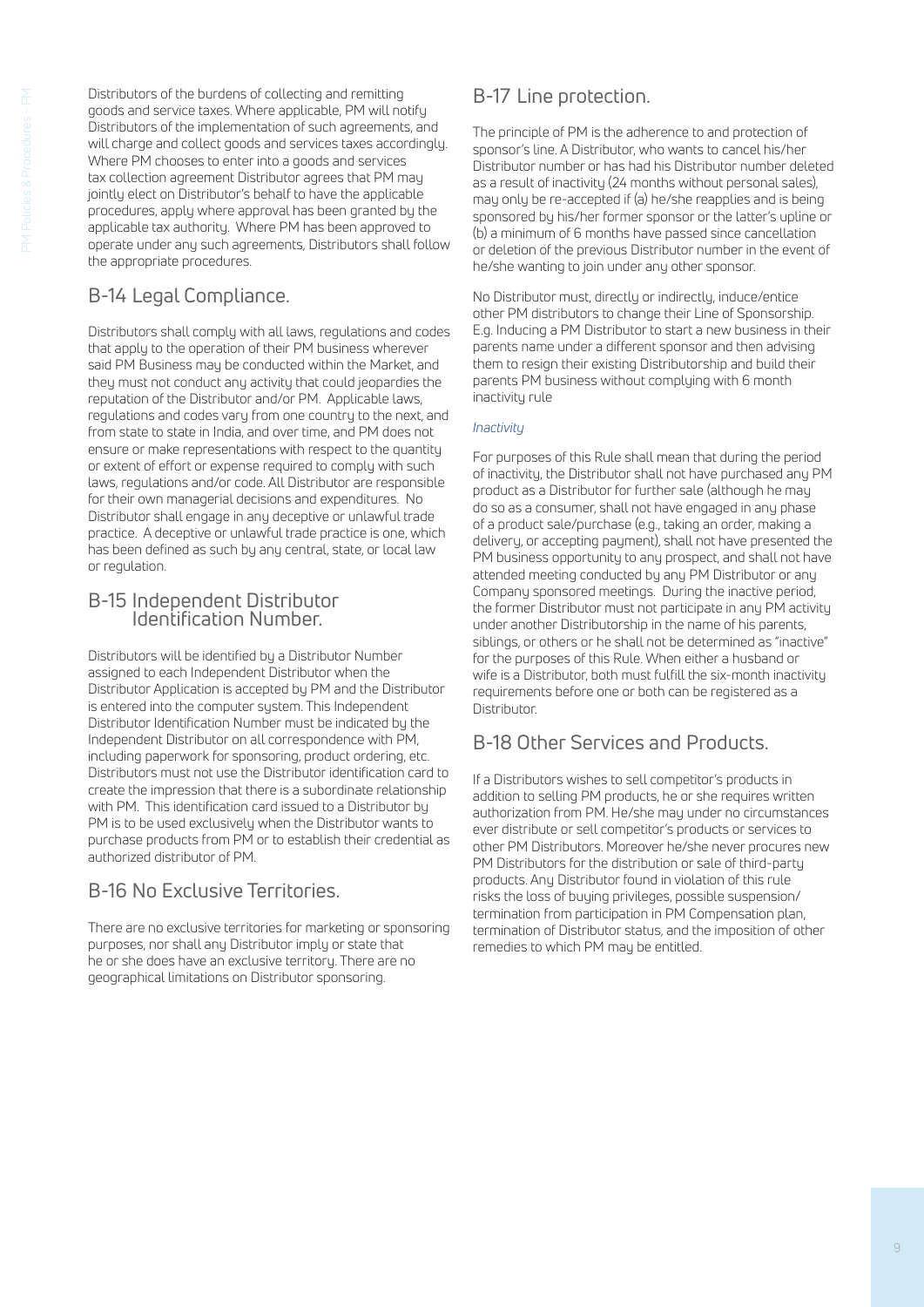## B-19 Head-Hunting Fees Prohibited.

PM strictly prohibits Distributors from giving consideration for the right to receive compensation by reason of the recruitment into the Compensation Plan of another Distributor, who then gives consideration for the same right. Without limiting the generality of the foregoing, and while allowing Distributors the right to sponsor/enroll other Distributors into the Compensation Plan, PM does not pay any bonuses, commissions or other remuneration, or allow Distributors to make similar payments, for mere sponsoring/ enrolling.

To the contrary, Distributors acknowledge that there is only one revenue earning event for a Distributor, namely the sale of PM products and services to retail customers, and that payment of all bonuses, commissions and other remuneration to Distributors under the Compensation Plan is properly to be construed as either payment for the inherent mark-up associated with the resale of PM products and services to retail customers, or as payments in respect of the resale or volume of sales of products or services to others by the Distributor or other Distributors.

Accordingly, Distributors' remuneration shall be ultimately based on the reselling of PM products and services to retail customers, and no commissions, bonuses, or other business revenues shall be earned from the mere sponsorship or enrollment of any other Distributor..

Distributors are also strictly prohibited from making or representing that compensation is payable for anything other than sale of product or services.

## B-20 Exporting PM Products:

No Distributor may export, or knowingly sell to others who exports, PM Products from India, or from any other country in which PM has established operations, into any country regardless of whether or not PM is doing business in that country. For important legal reasons, including trade names and trademark protections; local laws on product registration, packaging, labeling, ingredient content and formulation, product liability; customs and tax laws; and literature content or language requirements. PM must limit the resale of PM Products by Distributors to only other Distributors or retail customers located within country in which the Distributor legitimately buys the PM Products and is authorized to do business. The term "products" includes, without limitation, all literature, sales aids, and any other items obtained by a Distributor from PM or from his sponsor or other distributor.

# C. Sponsorship & Training; Terms of Termination

## C-1 Sponsoring.

PM Distributors are entitled to sponsor other Distributors into the PM business.

## C-2 Multiple Applications.

If one applicant submits multiple Application and Agreement Forms listing multiple sponsors, only the first completed form to be received by PM will be accepted. PM reserves the right to be the final arbiter of all disputes. The decision of PM is final.

## C-3 Training and Support.

Distributors are encouraged to assure that adequate training is provided to Distributors they sponsor. "Adequate training" shall include (but not be limited to) education regarding PM Policies and Procedures, Compensation Plan, product information, sound business practices, sales strategies, and ethical behavior. A sponsor is encouraged to maintain an

ongoing, professional leadership association with Distributors in his/her organization and must fulfill the obligation of performing as a bona fide sales supervisor and/or sales trainer in the sale or delivery of products to the ultimate consumer. Examples of such regular training and support may include, but are not limited to: newsletters, written correspondence, personal meetings, telephone contact, voice mail, electronic mail, training sessions, accompanying individuals to PM training, and sharing genealogy information with those sponsored. Distributors should be able to provide evidence to PM semiannually of their regular training and support provided to their downline Distributors.

All Distributor should truthfully and accurately present PM Products and business opportunity. Both aspect of PM Business opportunity i.e retail selling and building sales organization should be presented in a balanced manner. Product demonstration is a MUST for any meeting organized to promote PM business.

Distributors shall not:-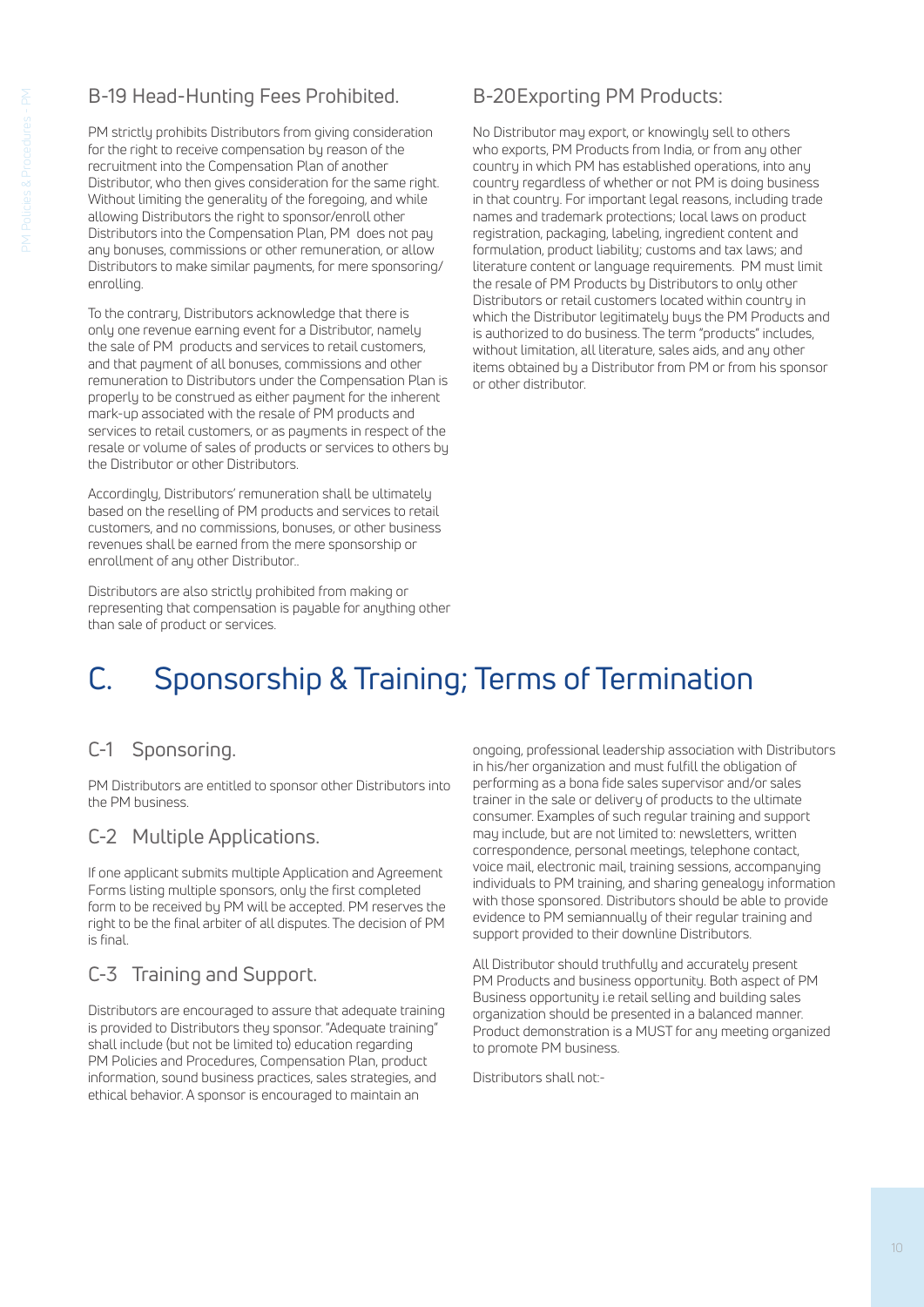- C.3.1 Make exaggerated product claims or nonguaranteed claims with regard to PM Products.
- C.3.2 In any way, whatsoever, represent incorrectly with regard to price, quality, standard, content, place of origin etc. of the Products.
- C.3.3 Suggest to any prospect or a distributor that it is quick way to earn money or to make it sound easier to earn than what it actually is or talk about any "guaranteed earning" etc.
- C.3.4 Suggest or promote PM business as "selfconsume" and get other to do it, as a means of earning money or in any way suggest that there is no requirement to retail or that one can earn money from recruiting more distributors alone.
- C.3.5 Should not suggest or promote the business by representing that buying of certain minimum product or attending of meeting/ seminar organized by any other distributor are mandatory.
- C.3.6 Make any statement that ridicule or demean any other distributor.
- C.3.7 Promote or disparage any religious or political beliefs at the meeting organized to promote PM Business.
- C.3.8 No distributor shall engage in the business of production and selling of material used to promote PM business without explicit written consent from PM. Such authorized Distributors shall not make abnormal profits while doing so, endeavor should be to sell such Business Promotion material on cost to cost basis, as such a distributor will earn from the enhances sales generated by his/her sales organisation. PM reserves the right to ask for books of account of any such sale of business promotion material or details of meeting held. If PM comes to conclusion that the permission given to any Distributor to produce Business Promotion Material or right to organize the meeting is being misused, then PM reserves the right to withdraw such a permission and also take action under this Code of suspending or terminating such a distributorship.
- C.3.9 Present the Plan or solicit participation in the Plan through mass mailings, telemarketing, national advertising, computer communications, or any other means by which person-to-person contact with the prospect is not present.

## C-4 Transferring Sponsorship.

A transfer request will be considered with the signatures of consent from the six immediate uplines (If within 14 days without signature of upline). All transfers of sponsorship require the final approval of PM, whose decision will take into account the overall good of PM. An administrative fee may be charged for changing the corporate records.

## C-5 Acquisition of Business.

Any Distributor desiring to acquire an interest in another Distributor's business must do so only in terms of clause C11. All such transactions must be fully disclosed to PM and must be approved by PM in advance.

### C-6 Voluntary Termination.

A Distributor may voluntarily terminate his/her Distributor Application and Agreement with PM by sending a written notice to PM that he/she is terminating his/her Independent Distributor Application and Agreement. Voluntary termination is effective upon receipt of such notice by PM. Notification of the voluntary termination may be forwarded to affected parties. A Distributor who VOLUNTARILY terminates his/ her Independent Distributor Agreement may reapply after waiting six (6) months before application.

## C-7 Involuntary Termination.

An Independent Distributor Application and Agreement may be terminated for material violation of the terms of the Application and Agreement, for failing to meet or maintain the PM Code of Professional Ethics, or for violating any of the Policies & Procedures. PM may suspend the Independent Distributor status of a violating Distributor while serving notice of cause, citing instance(s) of the violation(s). Should satisfactory explanation, defense, or remedy not be provided by the Distributor within 15 days, termination of the Independent Distributor Application and Agreement will become effective upon final decision of PM. Notice of the decision will be sent by registered mail to the violating Distributor's address of record. A distributor hoes distributorship has been terminated under this clause can only re-apply for distributorship after waiting for a period of twelve (12) months disclosing fact of his involuntary termination and upon satisfying PM of his good faith and subject to PM explicit approval.

## C-8 Appeal.

A Distributor may appeal an involuntarily termination of the Independent Distributor Application and Agreement by submitting a letter of appeal, stating the grounds of the appeal. This letter must be sent by REGISTERED MAIL and must be received by PM within fifteen (15) days of the date of mailing of PM's termination notice. If PM has not received a letter of appeal by that deadline, the involuntary termination shall automatically become final.

If a Distributor files a timely appeal, PM will, in its sole discretion, review and reconsider the termination and notify the Distributor of its decision. The decision of PM shall be final and subject to no further review.

If the appeal is denied, the termination shall remain in effect as of the date of PM's original termination notice.

## C-9 Effect of Suspension.

Should PM deem it necessary to suspend an Independent Distributor, such suspension could mean that the Distributor may not have the right to represent him/herself as a Distributor of PM and that any commissions, overrides or bonuses due will be held in abeyance by PM pending resolution and would be forfeited at the sole discretion of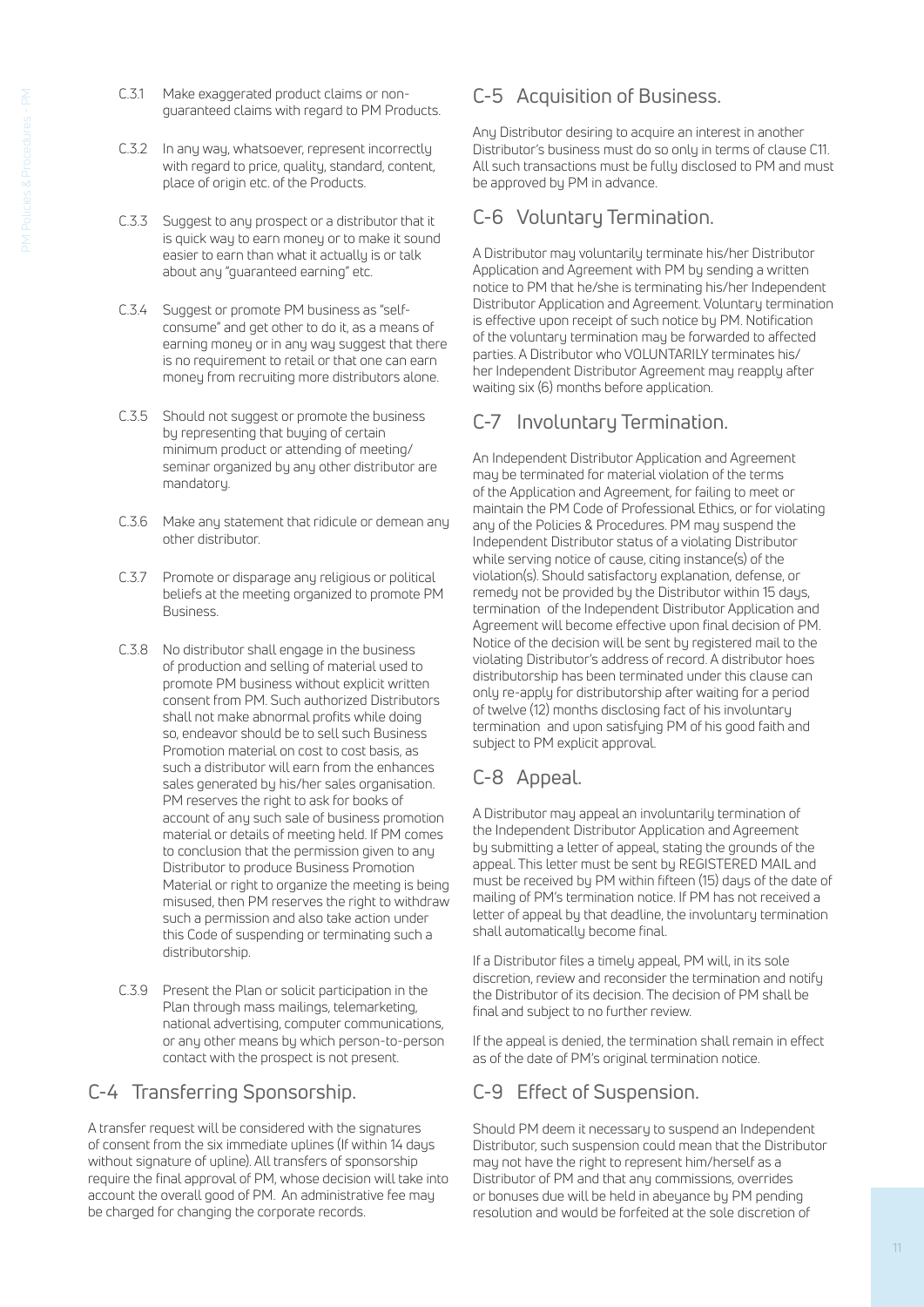PM. Programs, services, and product may be purchased by a suspended Distributor at wholesale. However, should termination result, product may be purchased only at retail from another PM Independent Distributor.

## C-10 Effect of Termination.

In the event an Independent Distributor Application and Agreement is terminated, effective with such termination the Distributor can no longer sell PM products and services, and/or sponsor other Distributors. The Distributor also loses all rights to his/her Distributor entity, to sales commissions, overrides, and all other benefits associated with the activities of a Distributor and his/her sales organization.

## C-11 Limits on Transferability or Sale.

A Distributor may not sell, assign, or otherwise transfer his/ her Distributor entity (or Distributor rights) to another PM **Distributor** 

A Distributor at the level of International Marketing Level and above may sell, assign, or transfer his/her Distributor entity in the following manner

- C.11.1 First by offering to his/her immediate upline, if they do not wish to purchase than any other up line distributor in the line of sponsorship.
- C.11.2 In the event no one in his/her upline in line of sponsorship is willing to buy he/ she can then offer to sell the same to any other person in his sponsored group.
- C.11.3 And in the last resort to sell to any other distributor of PMI.

In no event sale or transfer of distributorship (except by way of inheritance) will be allowed to person who is not a distributor of PMI. Price for such sales shall be determine between the buyer and seller.

No sale, assignment, or transfer of any Distributor entity (or Distributor rights) shall be effective without the prior written approval of PM whose approval will not be unreasonably withheld. Prior to approval, PM requires that all documents of sale or transfer must first be signed by all interested parties of the sale, transfer, or assignment, and then submitted to PM for review and approval. If it is determined in PM's sole discretion that the Distributor entity was transferred in an effort to circumvent compliance with the Agreement, the Policies & Procedures, or the Compensation Plan, the

transfer shall be declared null and void, and the Distributor entity shall revert back to the transferring Distributor, who shall be treated as if the transfer had never occurred from the reversion day forward. If necessary, and in PM's sole discretion, appropriate action, including without limitation, termination may be taken against the transferring Distributor to ensure compliance with the Agreement and the Policies & Procedures.

## C-12 Succession.

Notwithstanding any other provision of this Section, upon the death of a Distributor, the Distributor entity shall pass to his/her successors in interest as provided by law. However, PM will not recognize such a transfer until the successor in interest has submitted a PM Application and Agreement Form together with certified copies of the death certificate and will, trust, or other instrument. The successor shall thereafter be entitled to all the rights and subject to all the obligations as any other PM Distributor.

## C-13 Confidentiality

Information contained in any genealogical or downline report provided to a Distributor by PM is proprietary and confidential to PM, and is transmitted to the Distributor in strictest confidence. The Distributor agrees that he or she will not disclose any such information to any third party directly or indirectly, nor use the information to compete with PM or for any purpose other than promoting the PM business . The Distributor and PM agree that, but for this agreement of confidentiality and non-disclosure, PM would not provide the information to the Distributor. Any Distributor who is found, or reported to be, in violation of this rule may not only risk loss of buying privileges, possible suspension/termination from participation in PM compensation plan and termination of Independent Distributor status, but PM may seek remedy for damages to the fullest extent that the law makes available.

## C-14 Vendor Confidentiality.

PM's business relationships with its vendors and manufacturers and suppliers are confidential. A Distributor shall not contact, directly or indirectly, or speak to or communicate with any Distributor of any supplier or manufacturer of PM except at a PM-sponsored event at which the Distributor is present at the request of PM. Violation of this regulation may result in termination of Distributor benefits and possible claims for damages if the vendor/manufacturer association is compromised by the Distributor contact.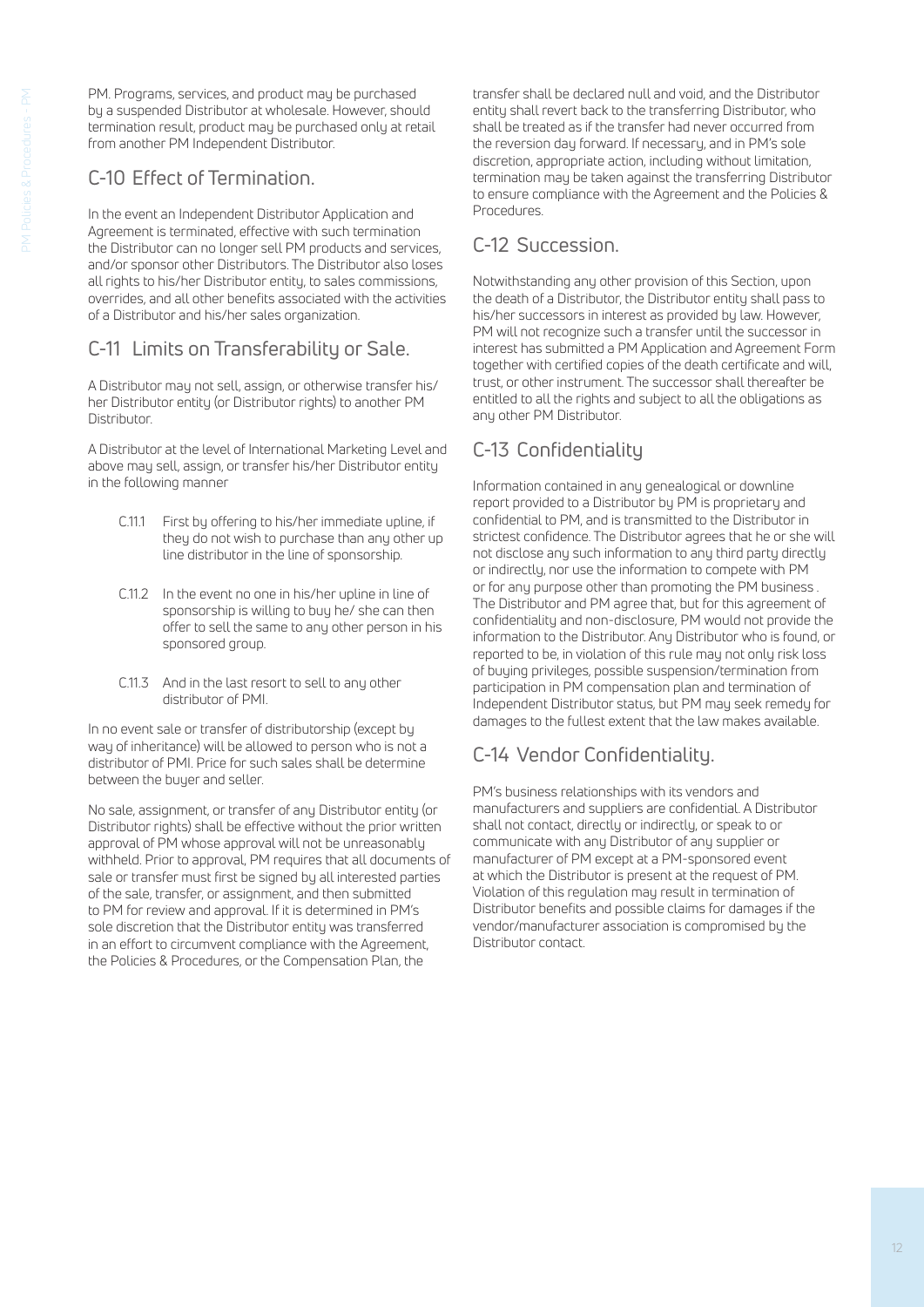# D. Trademarks, Internet & Social Media Policy

- D-1 Guideline of Use of Trademarks, Logos, Brand Names policy document. (Annexure B)
- D-2 Guideline of Use for Internet and social Media policy. (Annexure C)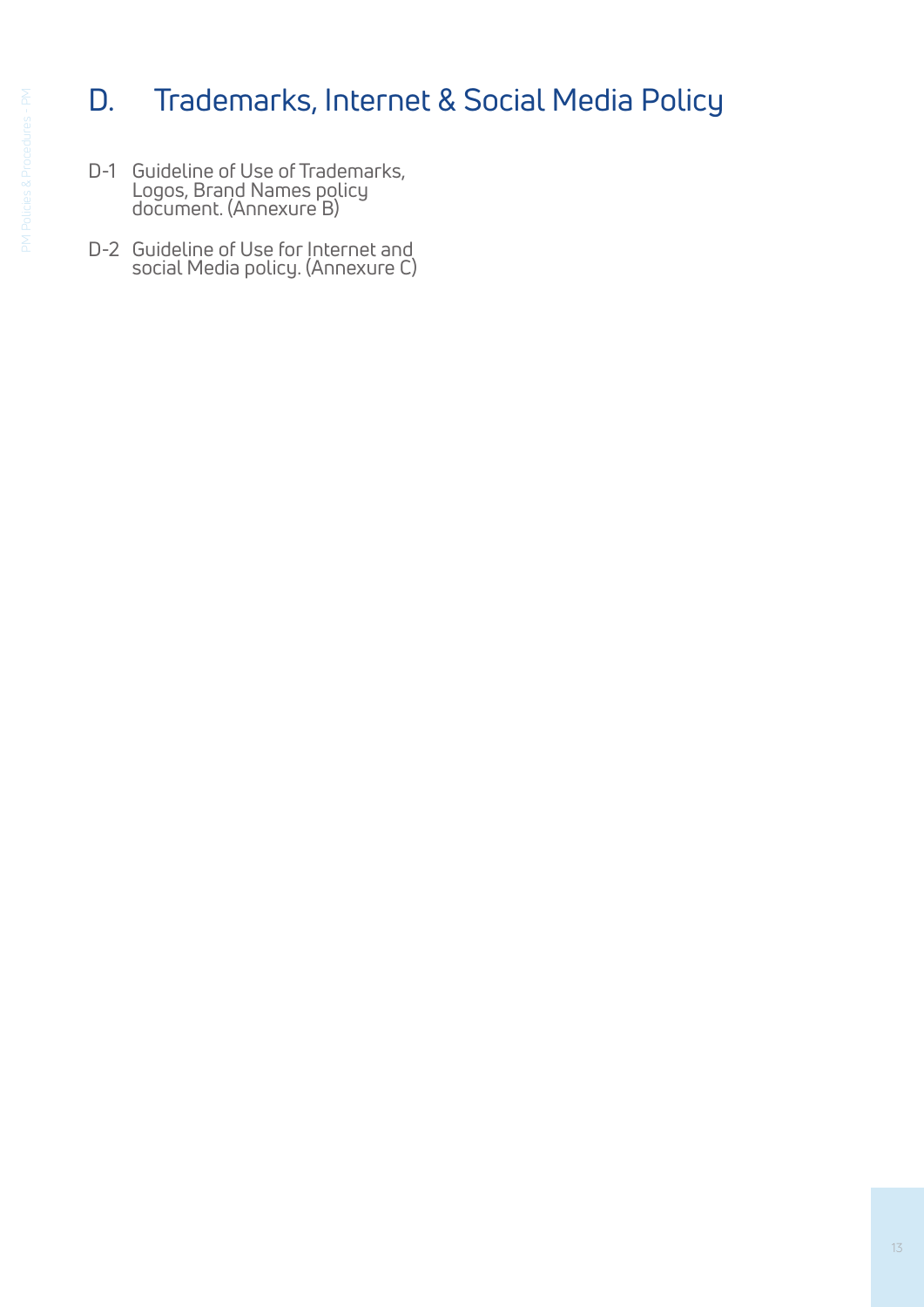# 1. Common shortened forms

| <b>Shortened Form</b> | <b>Extended Form</b>                                |
|-----------------------|-----------------------------------------------------|
| <b>CODE</b>           | Code of Business Conduct and Ethics                 |
| HG                    | Headquarter                                         |
| <b>IPR</b>            | Intellectual Property Rights                        |
| <b>LRC</b>            | Legal, Regulatory Affairs and Compliance Department |
| <b>PM</b>             | PM-International                                    |
| <b>PRO</b>            | Policy Responsibility Officer                       |
| TR                    | <b>Team Partners</b>                                |

## 2. Introduction

These guidelines will show you the Dos and Don'ts of the use of any PM-International (PM) Trademark, Logos, Brands and/ or Names also referred to as Intellectual Property Rights –  $(IPR)$  –.

By using any of PM Trademarks, team partners – from hereon called ("TP" or "you") – accept these terms and conditions in full. If you disagree with these terms and conditions or any part of these guidelines, you may not use of any of the above.

You should be at least 18 years of age to use any of PM's IPR. We also allow minors above 16 years who have signed up as a Team Partner with proper written authorization from parents or legal guardians.

As a general rule, third parties may not use PM's IPR.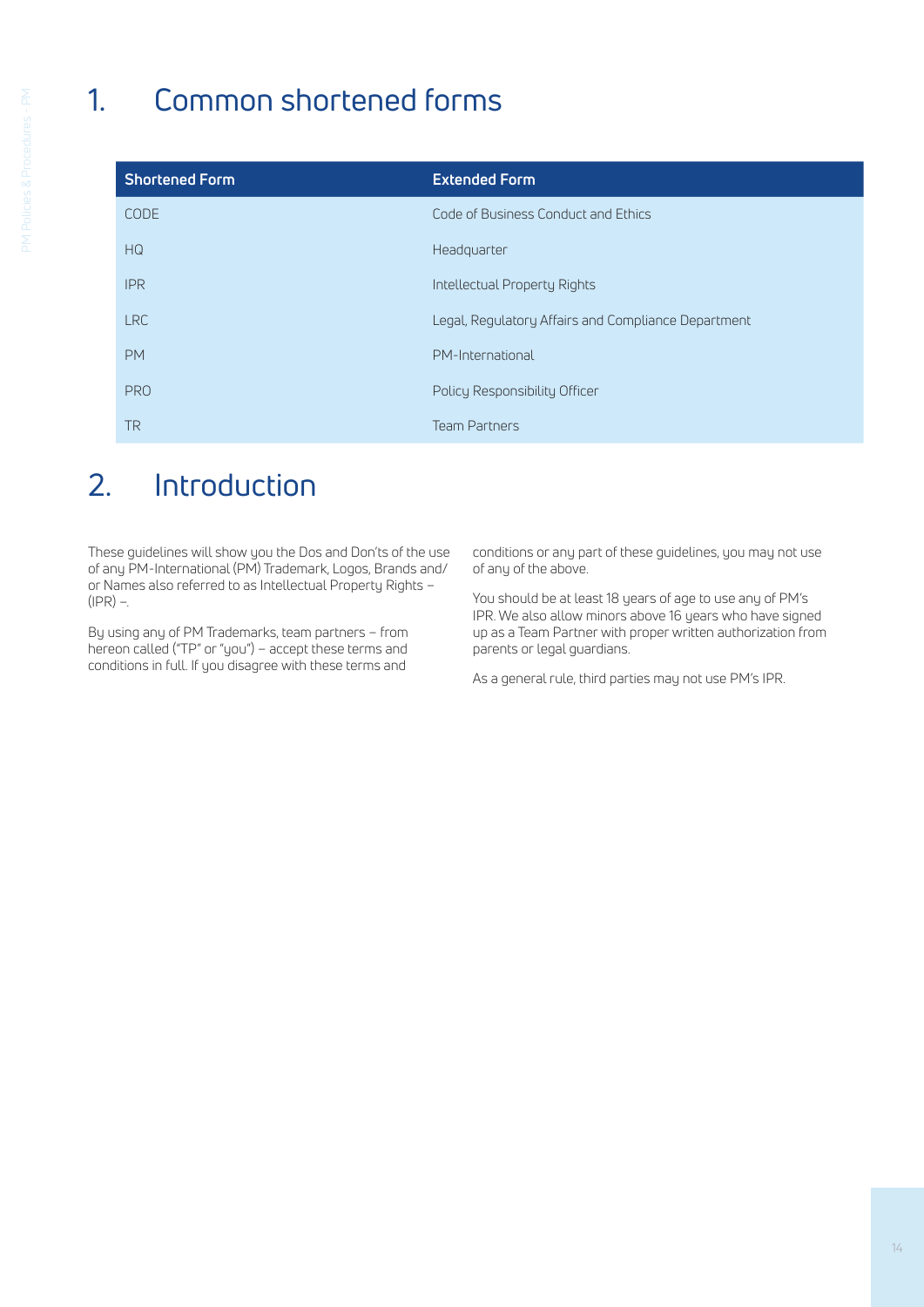## 3. License to use PM-International trademarks, logos, brands and names

- PM's IPRs are the exclusive property of PM. As such, PM owns all rights, titles and interests in the IPR, including but not limited to, copyright, trademark, service mark, trade dress, moral rights, rights under any statutory protection, and otherwise, as applicable.
- You may not obtain, through use or filing for a trademark or copyright application, any right, interest or title to PM's IPR and its products.
- PM owns the IPR in any websites and social medias where they can be found. Subject to the license below, all IPR are reserved.
- You may use PM's IPR for building your business with PM only or for your personal use. These are subject to the restrictions set out below and elsewhere in these guidelines.
- It is not allowed to:
	- republish material (including republication on another website);
	- sell, rent or sub-license material from the website or social medias;
	- reproduce, duplicate, copy or otherwise exploit material on PM-International official website and/

## 4. User content

- In these quidelines, "our user content" means material (for example: text, images, photos, audio material, video material and audio-visual material) that we submit for whatever purpose.
- Each use should be accompanied by: "Courtesy of PM-International"
- You grant PM a worldwide, irrevocable, non-exclusive, royalty-free license to use, reproduce, adapt, publish, translate and distribute your user content in any existing or future media. You also grant PM the right to sub-license these rights, and the right to bring an action for infringement of these rights.

or Social Media pages for a commercial purpose other than the one for our Team Partners;

- edit or otherwise modify any material on the website; or
- redistribute material–except for content specifically and expressly made available for redistribution – for example: catalogues, flyers, team partner application and PM official promotions;1
- use PM's IPR in products, product packaging or other business services for which formal license is required;
- use PM's IPR in any way that causes, or may cause, damage to the reputation and good name of PM; or in any way which is unlawful, illegal, fraudulent or harmful, or in connection with any unlawful, illegal, fraudulent or harmful purpose or activity;
- conduct any systematic or automated data collection activities (including without limitation scraping, data mining, data extraction and data harvesting) without PM's express written consent;
- use PM's IPR to transmit or send unsolicited commercial spam / junk emails
- The PM IPR should not be changed or altered in any way. They should always be shown consistently and in accordance to the guidelines provided.
- Your user content should not be illegal or unlawful, must not infringe any third party's legal rights, and should not be capable of giving rise to legal action whether against you or PM or a third party (in each case under any applicable law).
- You may not use the company's name or IPR on any documents (for example stationery, bank accounts, business signs) without stating "Independent Team Partner" and with prior approval by PM.

<sup>1</sup> Where content is specifically made available for redistribution, it may only be redistributed within your organisation.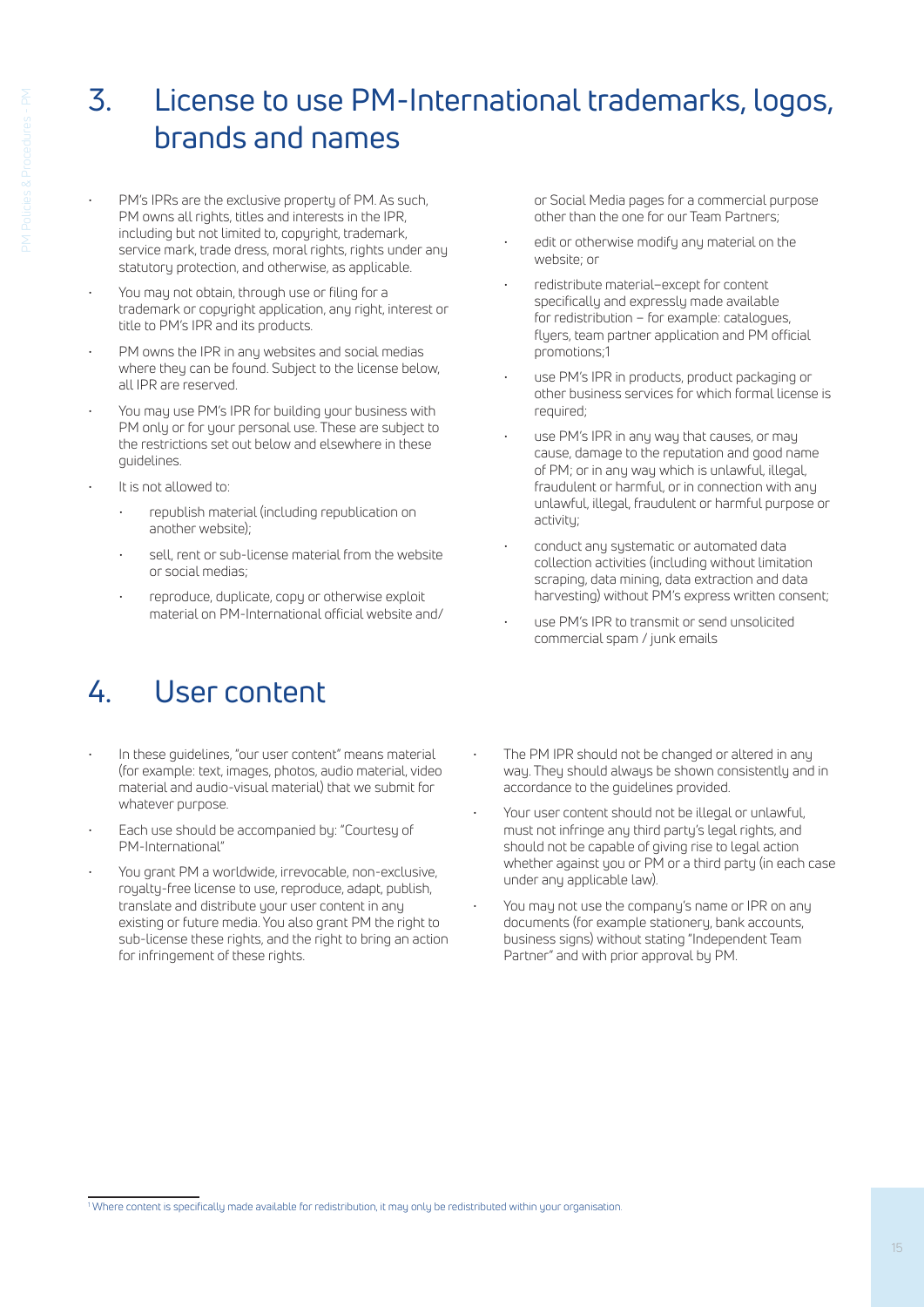# 5. Approved PM Logos and Brands

- If you have any new idea or want to use and/or create an image using PM IPR please ask permission from Marketing Department in International HQ.
- Please do not:
	- stretch or condense logos
	- redraw the logo or create your own variation
	- enclose the logo within another graphic or add a graphic to the logo because it creates a new mark
	- use the logo as text
	- add elements to the logo
	- alter approved colours
	- use elements separately
	- use logo over a background that renders it unreadable
	- use the logos on an angle
	- alter the proportions of the elements
	- combine logos with another logo
- Please do not use any Trademark Logos and Brands to create and upload/post videos that have not been approved by PM-International.

## 6. Domains and personal websites

- You should always have PM's written approval for the use of any domain name and/or register of a personal website. Ask your Subsidiary what domains can you use and if they comply with our guidelines.
- The use of internet addresses (domain names) for your personal pages or linking to PM's official websites or social media pages shall be regulated as follows:
	- Trademarks may not be used as your own domain names (for example: www.activize.de, www. activize.com, www.fitline.eu, www.fitline.info, www. restorate.net, www.pm.info, etc.).
	- Use of the PM-International brands in word and image is not permissible.
	- It is not permissible to entrench the official PM sites in a frame in your own Website.

# 7. E-mail addresses

• You may not use or attempt to register any or PM's IPR or any derivative thereof, for any electronic mail address.

• Examples of what NOT to do:











- Use of PM-International brands is permissible in a limited way with an addition, for example if many other words are additionally used as a complement (www.fitline-seite.de, www.fitlineeinkaufen.com, www.fitline-nutrition.net, www. peters-activize-seite.de, etc.) and the domain links to an official PM Website.
- Product names are not permissible as a complement (for example: www.fitline-zellschutz. com).
- In general, the domain should comply with all legal requirements.
- In your personal website, the content may not use any income or product testimonials that are not contained in PM official literature and/or website.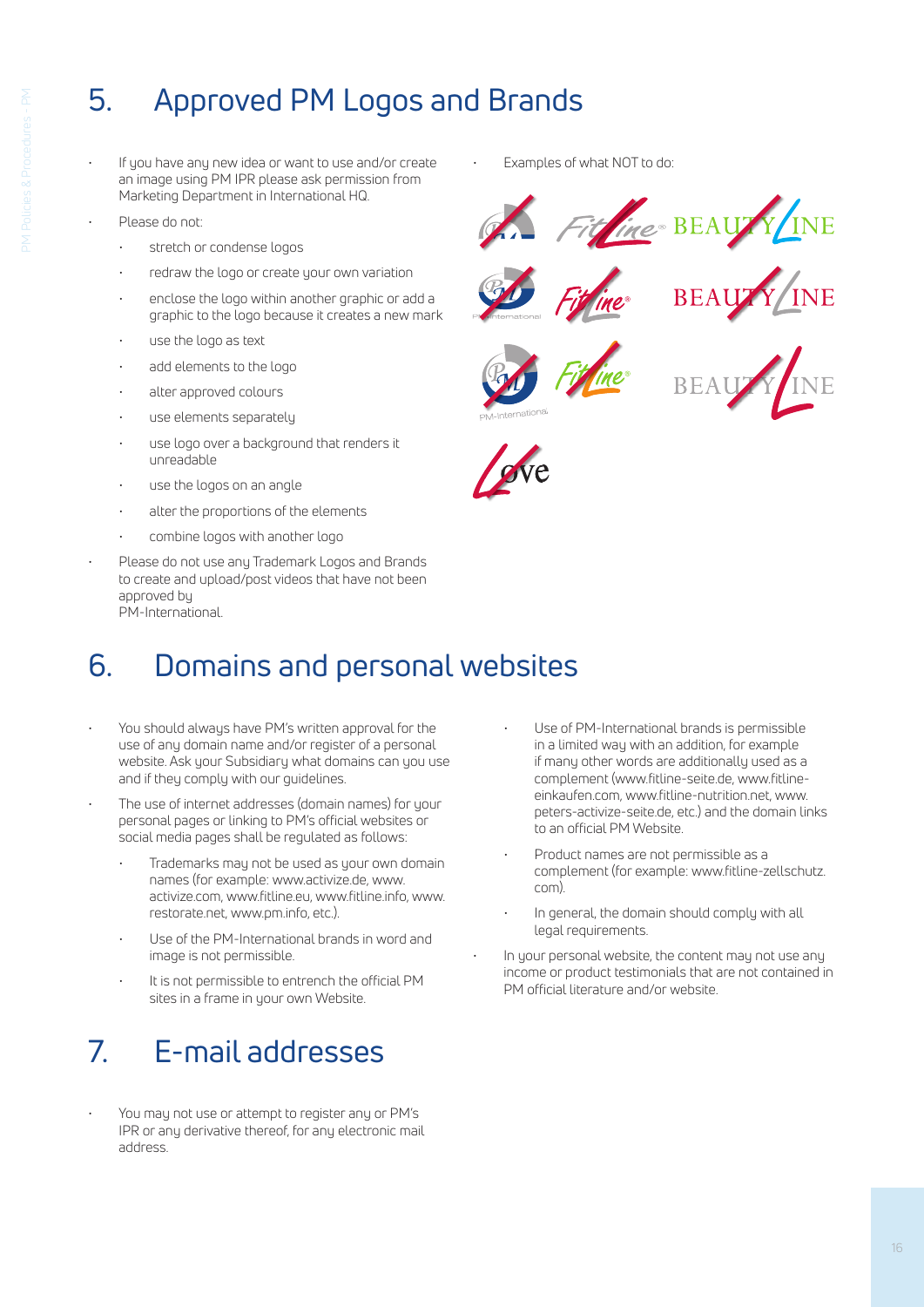# 8. Sales online

- For the selling of PM's products via the Internet, our PM Online Shop is available to you as part of the PM Office.
- You may not sell or advertise PM products on Ebay, Taobao or similar online market platforms, Internet

## 9. Other advertisements and claims

- Use in social networks Facebook, Twitter, Instagram, etc. — address portals — yellow pages, etc. — and Google-Maps are permissible as long as you are merely described as a distribution partner with registered contact data. For example: terminology used *"Independent Team Partner of PM"*
- Additions such as for example logos, images, other brands or statements about healing or effective properties are not permissible.
- **Do not state or imply that any of PM products is useful in the diagnosis, treatment, cure or prevention of any disease, illness, injury, or other medical condition.**
- **You should not make claims about PM products or services that are not found in official PM literature or posted on PM's official; websites.**
	- **A health claim is any statement about a relationship between food and health.**
	- **Claims related to these functions are not allowed**<sup>2</sup> **:**
		- · **growth, development and functions of the body;**
		- · **psychological and behavioural functions;**
		- · **reducing a risk factor in the development of a disease, or**
		- · **referring to children's development.**
	- **Additions, for example logos, images, other brands or statements about healing or effective properties are strictly forbidden**.

## 10. www. pm-international.com

- PM Rights are reserved for each website design, every text, all graphics, every design of this and every PM-International Copyright © 1999-2017. ALL RIGHTS RESERVED.
- The copying or reproduction (including printing on paper) of the website in parts or as a whole will only

auction sites, Craig's List or any other online classified listings site.

- Sales and advertisement using brand names (in word or image) outside of these sites is not permissible.
- **We recommend you only to use claims and information found on our official websites, our product catalogue, our product labels and/or in other official PM product information.**
- It is your responsibility to make sure all contents are legal.
	- The contents should be legally above reproach (Competition Law, Health Claims, Patent Law, Trademark Law etc.).
- *\* Exemptions may apply in certain countries. Please contact the LRC Department in International HQ.*

- be expressly authorized by PM or to use as a means of selling.
- Any other use of this website or information-including reproduction, redistribution, change and publication for other purpose than the above is forbidden, unless written authorization of PM is given.

<sup>2</sup> Exemptions may apply in certain countries. Please contact the LRC Department in International HQ.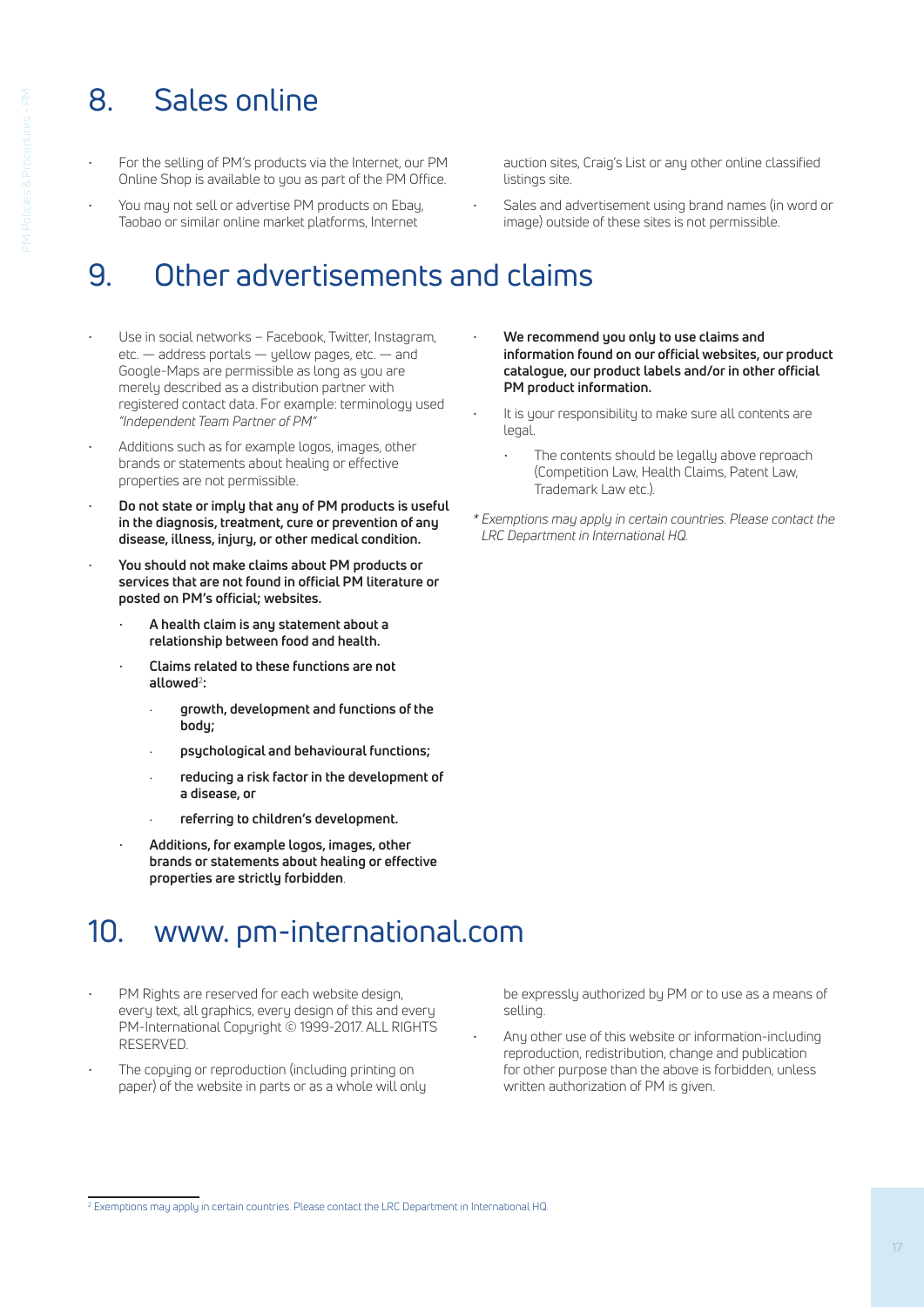# 11. The use of banners and other promotional material

- Products and services promoted in the banners and advertisements shall match those promoted by PM-International.
- Banners should not imply a PM-International or any of its brands endorsement or partnership of any kind, or an endorsement by any other PM-International Company.
- You may not use the company's name or IPR without stating "Independent Team Partner".
	- All other banners and landing pages cannot use our copyrights, Trademarks, or any confusingly similar marks, except as expressly permitted by this Guideline and the Guidelines of Use for Internet and Social Media Policy or with our prior written permission.

## 12. The use of other Trademark logos, brands and names

- Please do not use these symbols:
- Olympic symbols and "Olympic properties"
	- Publishing, reproducing and managing pictures of athletes wearing Olympic medals or emblems on their clothing, bibs, armbands for commercial purposes could be an infringement of the exclusive rights the International Olympic Committee – from hereon called ("IOC") –has to its Trademarks and "Olympic properties"
	- Unauthorized Publishing, reproducing and managing pictures of athletes wearing Olympic medals or emblems could also constitute infringement of the obligations defined by the IOC to the Athletes and Press Agencies.
- NO person, name, picture or sports performance of an athlete, team or any other participant in the Olympic Games as well as any Olympic medals, emblems and properties can be used or shown for advertising purposes during the Olympic Games.
- Unauthorized Reproduction for Commercial Purposes can be seen as "ambush marketing" which is a behaviour whereby a company or someone takes advantage of the coverage of an event (the Summer Olympics for example) to sell or promote products without being an official sponsor of the event.
- Copyright infringement of IOC Trademarks could lead to civil and criminal penalties.
- Other laws as the law of the country where the Trademark was registered might also be applicable

## 13. Requests of removal and / or others

- PM reserves the right to edit or remove any material submitted to its official websites and social media pages.
- PM reserves the right to request you to immediately stop and remove of any material that is against the good uses of these terms and conditions or for any other reason. Upon such request, you shall immediately

# 14. Limitations of liability

- You are liable for your own actions, your content or use of, or in connection with, any personal use.
- If PM expressly advised of the potential danger and you do not correct your action, you are still liable for any damage or prejudice as a result from these actions.

comply to fulfil the request and destroy all nonpublished copies if any.

- PM further reserves the right to object to unfair uses or misuses of its trademarks or other violations of applicable law.
- You accept that, as a limited liability entity, PM has an interest in limiting the personal liability of its officers and employees. You agree that you will not bring any claim personally against PM's officers or employees in respect of any losses you suffer in connection with the use of PM's IPR.

18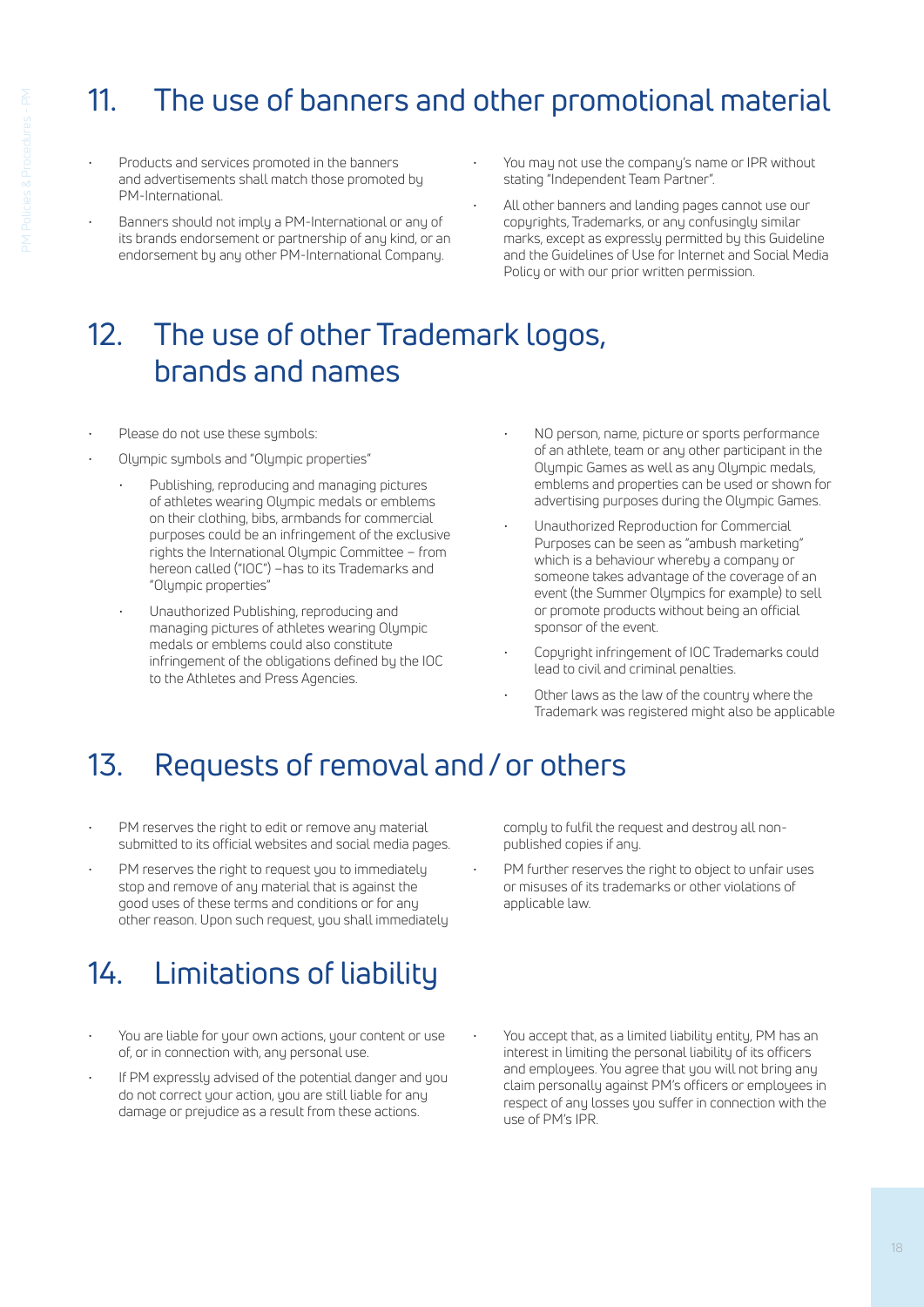# 15. Breaches of these terms and conditions

- Without prejudice to PM's other rights under these terms and conditions, if you breach these guidelines in any way, PM may take such action as PM deems appropriate to deal with the breach:
	- prohibiting you from using PM's IPR.
	- blocking computers using your IP address from accessing official PM website and social media pages,

# 16. Termination

- If a TP's business is cancelled for any reason, the TP must discontinue using PM's IPR in postings on all Social Media, websites, or other promotional material.
- We reserve the right to recover any damages occurred to PM or to our reputation.

# 17. Copyrights and Trademarks

• PM-International, Fitline, BeautyLine, NTC, Activize, Restorate, The Wellness Company, FitLine "L" and PM logo are registered trademarks of PM-International AG.

# 18. Waiver

- These guidelines are incorporated into, and form integral part of, PM-International Team Partner Agreement worldwide.
- By using PM's IPR you agree that the exclusions and limitations of liability set out in this disclaimer are reasonable.
- If you do not think they are reasonable, you should not use any of PM's IPR

# 19. Inquiries

Should you have any queries please contact your local Subsidiary or Sponsor.

- contacting your internet service provider to request the removal of any use of PM Trademark Logos, Brands and Names,
- sending you warning letters and/or
- termination of your Team Partner contract and/or
- bringing court proceedings for damages against you.
- If PM should decide to change or abandon any of its names or trademarks, you must also change or abandon such name or trademark.

- If any provision of this disclaimer is, or is found to be, unenforceable under applicable law, that will not affect the enforceability of the other provisions of this guideline.
- PM has the right to revise these guidelines. from timeto-time without prior notice. It is your responsibility to read, understand, adhere to, and ensure the awareness and compliance under the most updated version of these documents.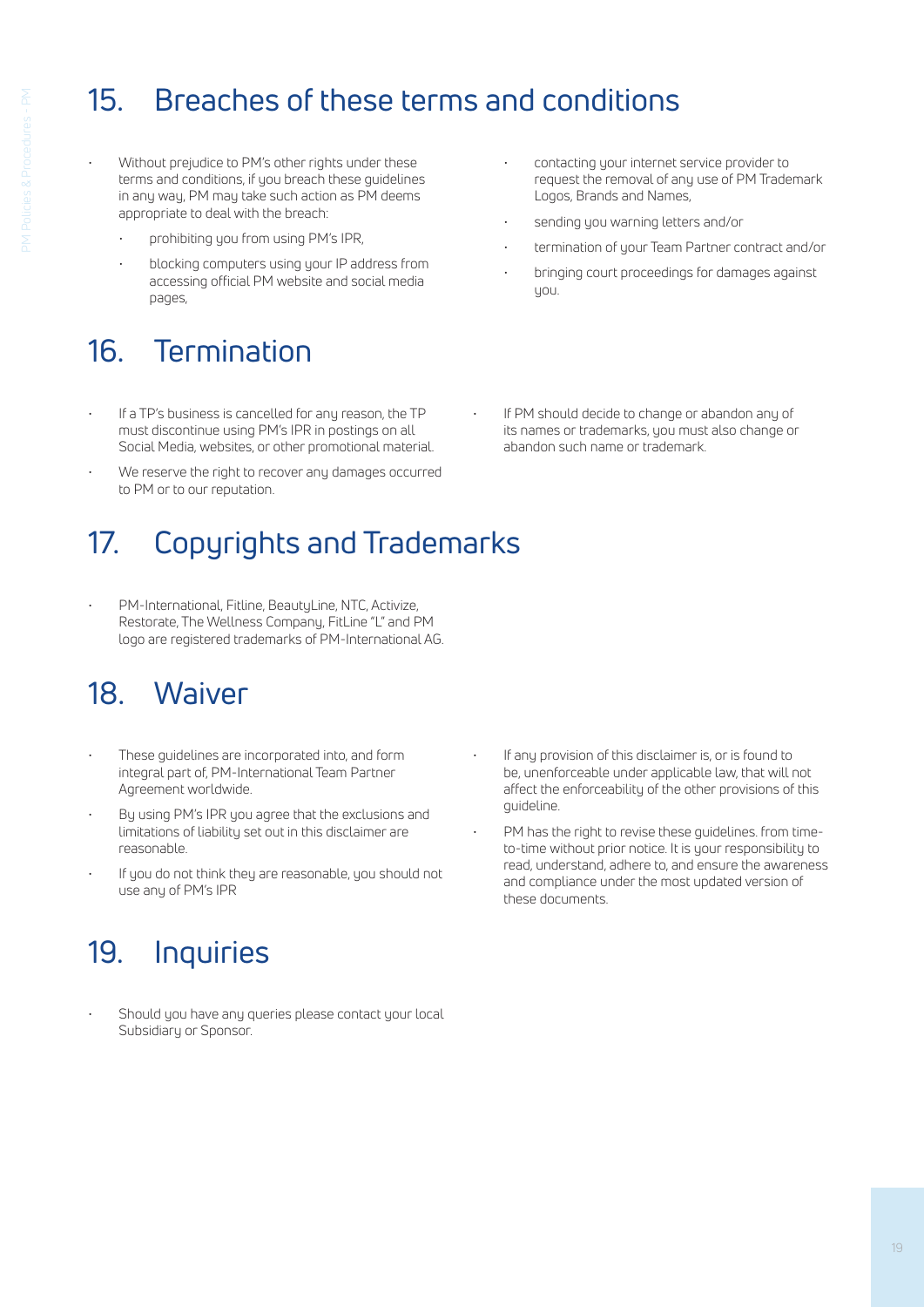# 1. Common shortened forms

| <b>Shortened Form</b> | <b>Extended Form</b>                                |
|-----------------------|-----------------------------------------------------|
| <b>CODE</b>           | Code of Business Conduct and Ethics                 |
| HG                    | Headquarter                                         |
| <b>IPR</b>            | Intellectual Property Rights                        |
| <b>LRC</b>            | Legal, Regulatory Affairs and Compliance Department |
| <b>PM</b>             | PM-International                                    |
| <b>PRO</b>            | Policy Responsibility Officer                       |
| <b>TR</b>             | <b>Team Partners</b>                                |

## 2. Introduction

This policy governs your use of any but not limited to: platforms such as Facebook, Twitter, Instagram and any other form of social media, websites, any other use of trademark, logos, brands and names — IPR. This policy is for all team partners – from hereon called ("you" / "TP") – that are part of PM-International – from hereon called ("us" / "PM")

This policy is intended to help protect our TP as well as the PM itself. There is nothing more valuable to us than our customers and values.

Deceptive conduct is always prohibited. You must ensure that your statements are truthful, fair, accurate, and are not misleading in any fashion. You may not make postings or link to or from any postings or other material that is in violation of any or PM's IPR.

If you violate this policy, we may require you to correct, edit or remove a post or statement. In addition, violations of this policy by you can result in disciplinary action, including termination of membership.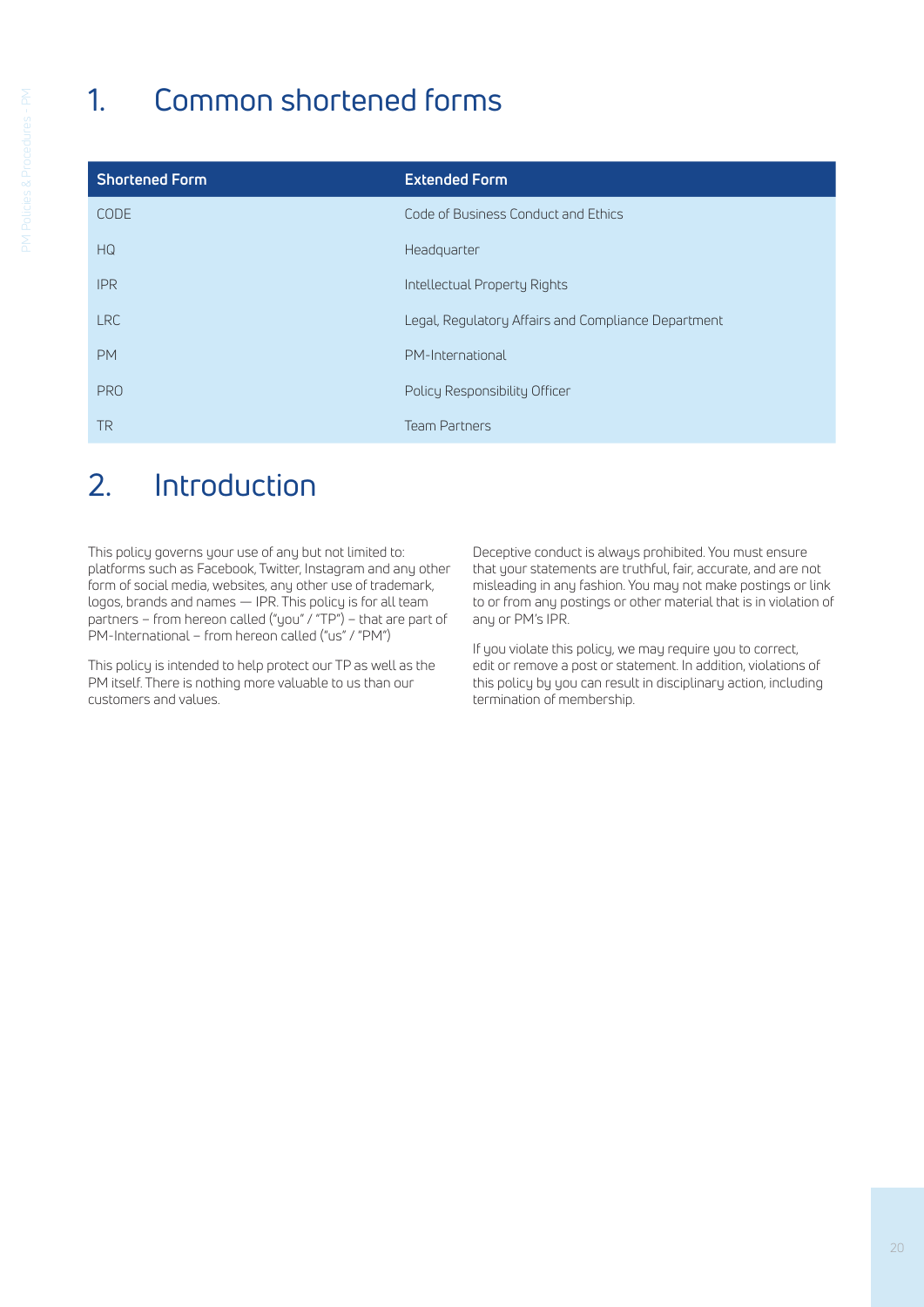#### Important Guidelines

As part of the PM family you are empowered; PM supports you in doing the right thing and conducting business with integrity and respect. Please follow these important guidelines:

### 1 Follow our company values.

Respect, tolerance, honesty and sincerity, as well as treating colleagues and clients with integrity, are policies laid down in our *Code of Business Conduct and Ethics (CODE)* – available on our website – and naturally they also apply to everything you do online.

### 2 Copyright

Respect existing laws, they apply online too. Upholding copyright is strictly monitored.

- PM-International IPR are the exclusive property of PM
- Each use of information that PM disclosed in any official communication, social media or websites, should be accompanied by the following credit line: *"Courtesy of PM-International"*
- IPR must not be changed or altered in any way.
	- Please do not:
	- stretch or condense logos
	- redraw the logo or create your own variation
	- enclose the logo within another graphic or add a graphic to the logo because it creates a new mark
	- use the logo as text
	- add elements to the logo
	- alter approved colours
	- use elements separately
	- use logo over a background that renders it unreadable
	- use the logos on an angle
	- alter the proportions of the elements
	- combine logos with another logo

### 3 Always follow the established policy of use of PM-International Trademark Logos, Brands and Names – available on our website

### 4 Avoid giving the impression to be representing PM

You do not have authorization to speak on behalf of PM or represent PM in any way other than as an independent distributor. You should always mark yourself as an *"Independent Team Partner"* or *"Independent distributor"*.

### 5 Social Media profiles and accounts

Do not use company trademarked logos for profile pictures.

Do not use company trade names or trademarks when naming your pages or groups.

### 6 Your personal opinion counts.

When commenting in any PM, TP or any other page related to the company, please be sure to write in the first person and make it clear that what is being said is your personal opinion and not that of the company.

Claims and Testimonial

On no account may you attribute therapeutic or healing properties to PM products. Avoid making any health claims at all times.

Do not make claims or testimonials about PM products or services that are not found in official PM literature or posted on PM's official; websites.

Do not state or imply that any of PM products is useful in the diagnosis, treatment, cure or prevention of any disease, illness, injury, or other medical condition.

Posting and Sharing

Only post and share company approved photos, promotional videos and marketing materials.

Don't overshare

Only authorized personnel of PM may publish official statements, announcements and publications.

Do not post anyone's identification documents, confidential PM information or sensitive financial information on any social media.

Don't tell secrets

Internal matters must remain internal. Protect all confidential information and business secrets PM.

Act responsibly

You are responsible for what you disclose.

Special promotions, prices and terms of delivery.

All promotions, discounts or any other special terms you want to disclose as marketing for your business must be clearly accepted by PM.

No product sales or enrolments may occur on or through any social media site.

Do not post unauthorized PM commercial communications (such as spam).

Do not contact your friends' friends for commercial communications (such as spam).

Be respectful

Protect and respect the privacy and opinion of others. Always be fair and courteous to everyone on behalf of PM.

Ask permission

Ask permission to your customer before using their photos, testimonials or any other information that does not belong to you personally.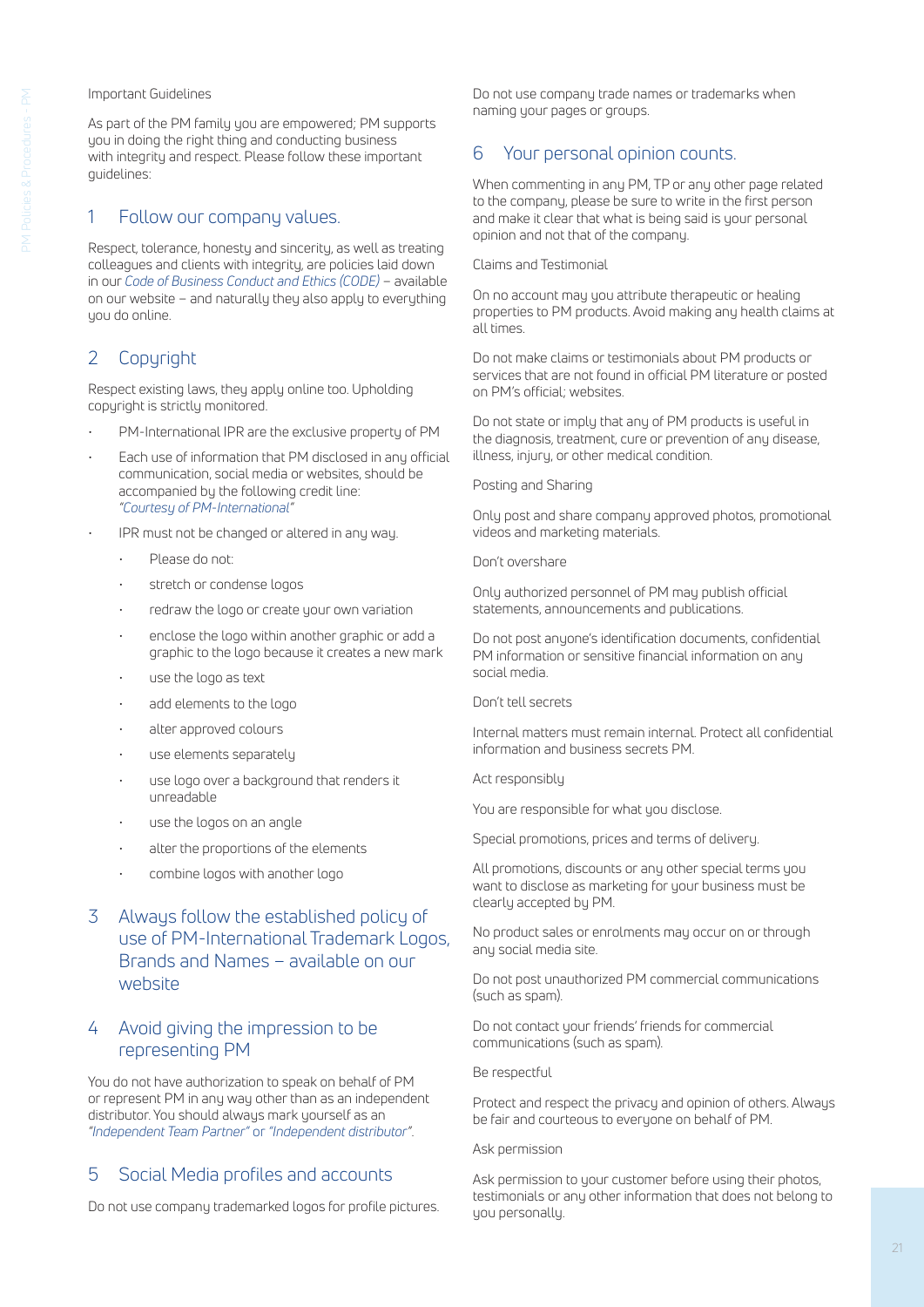### Be sensible

When posting, avoid using statements, photos, video or audio that reasonably could be viewed as malicious, obscene, threatening or intimidating, that disparage customers, co-workers or suppliers, or that might constitute harassment or bullying.

#### Respect other people's opinion

Don't delete a comment just because you disagree with the commenter's point of view. You may delete any comments that are abusive, obscene, obviously spam or have links to irrelevant or inappropriate blogs or websites.

Avoid personal attacks, online fights, and hostile personalities.

#### Evaluate accuracy and truthfulness

Always make sure what you are posting is accurate. If you find that you've made a mistake, admit it, apologize, correct it and move on.

#### Show good judgment

Show good judgment when "friending" someone, "liking" something within a social network, or "checking in" with a location-based service. **Remember that you are part of PM** in your posts and content.

Your personal use of social media use shouldn't interfere with your loyalty to PM.

#### Obey the law

Don't post any information or have any online activity that may violate applicable local, state, or federal laws and regulations.

Do not post content or take any action on any social media that infringes or violates someone else's rights or otherwise violates the law.

### Reposting Social Content

Don't pass content off as your own work or hide the fact that someone else created it. The general rule is that you can't use a copyrighted work without express authorization from the owner

Please tag, mention or hashtag when reposting any of our social media content.

By posting on our official Social Media pages or tagging us, you acknowledge and give your consent to PM that your photo(s), your name and likeness may be used and shared by us.

Posting, hash tagging, and sharing images on social media does not give up our copyright but it gives you permission to share and add your contact information for your followers to contact you for further information of our company and products.

If we do not agree with what you reposted or shared, we still have the right to ask you to take it down.

### Slogans

Do not copy, transform or use any slogan, expression or short phrase from other companies and use it as part of PM.

The use of common idioms is allowed as long as no copyrights are infringed.

Do not compare PM with other companies.

Be yourself.

Being professional doesn't mean you can't also speak in a human voice.

YouTube and other video platforms

View, share and comment on company approved videos.

Do not create and upload/post videos that have not been approved by PM-International.

#### Support us

If you come across criticism or funny content about our brand and services, please don't hesitate to contact your Subsidiary. Do not engage in the conversation without prior approval from PM or its subsidiaries.

Comply with Facebook, Instagram, Twitter and other Social Media pages and applications 'Terms of Service.

This policy does not intend to replace any existing Policy or Terms and Conditions of the social media's where our TP interact.

Domains and personal websites

You should always have PM's written approval for the use of any domain name and/or register of a personal website.

Trademarks may not be used as your own domain names.

Use of the PM-International brands in word and image is not permissible.

The domain should comply with all legal requirements.

We recommend that you like and share our official social media pages and photos as much as possible.

PM-International supports and will continue to support active participation in social medias.

Important Bylaws as stated in our Team Partner's application form

Please bear in mind that a TP always has to act as an independent and responsible business entrepreneur and has to avoid any possible appearance of acting as an employee of PM or of being entitled to make declarations in the name of PM or on behalf of PM.

Everything a TP says about PM and PM's products must be in accordance with PM's stipulations, especially those in the product catalogue, on the product labels and in other official product information. On no account may a TP attribute therapeutic or healing properties to PM products. PM products are not intended to prevent or cure any disease, illness, or other medical condition.

No income is guaranteed or implied as a Team Partner. No wealth or "lifestyle" claims must be made.

Without the prior written agreement of PM, it is not permissible for a TP to undertake activities for a competitor of PM. A competitor of PM is taken to be any company which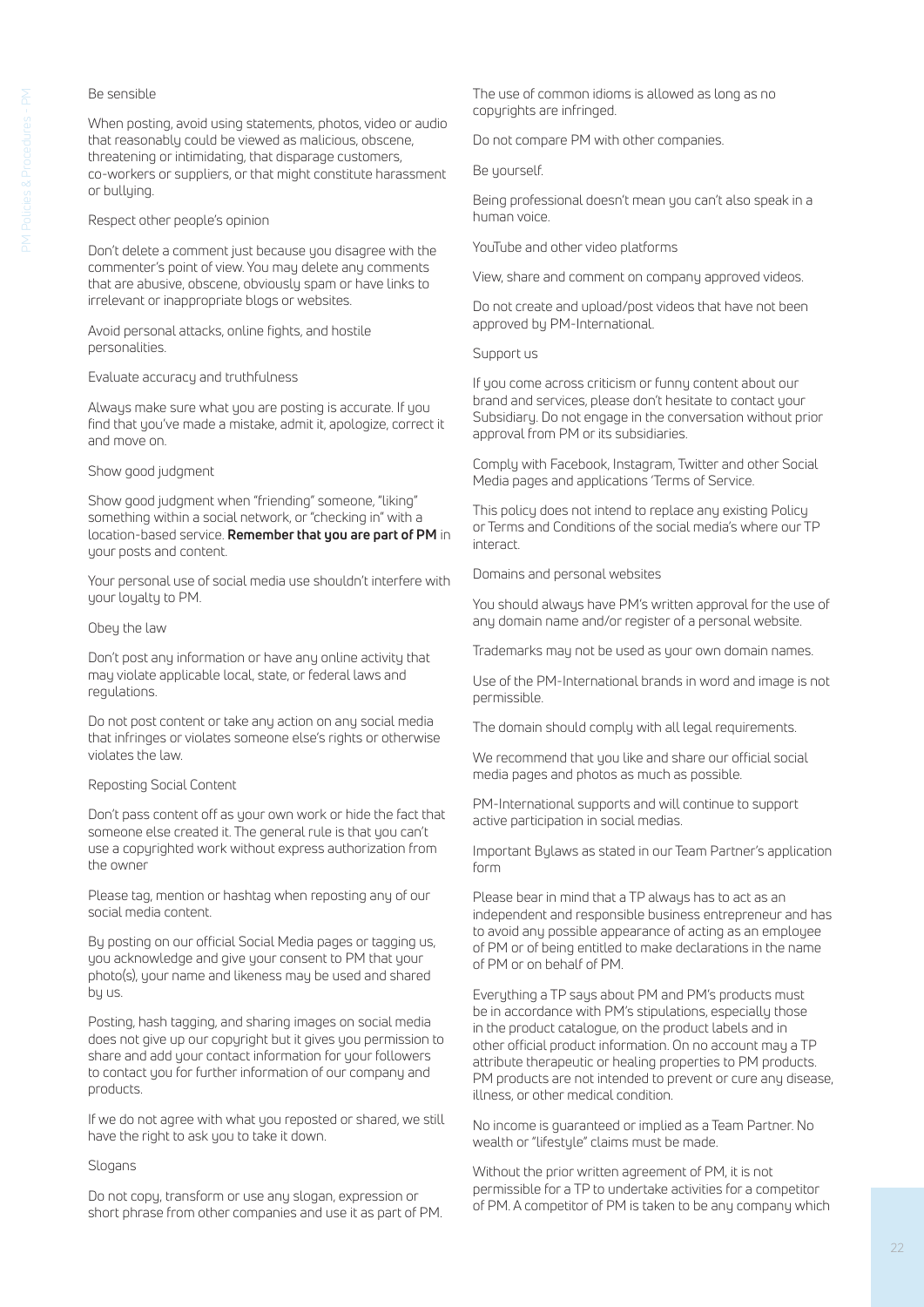offers goods or services through personal direct marketing or via a network marketing system as well as, independent of the means of distribution, all companies with products partially or fully in a position of competition to PM products.

A TP is obliged to keep every permissible marketing and promotion activity for another company completely separate from marketing and promotion activity for PM and with PM products.

It is not permissible to draw attention to activity for PM or the status as a TP, or to offer goods and services of the other company together with PM products, or to cause other TP of PM in any way whatsoever to purchase goods or services from the other company or to become active for the other company in addition to or instead of their activity for PM.

A TP sells PM products exclusively by personal direct distribution to end consumers. Distribution via retail outlets, at markets, trade fairs, internet auctions and similar sales events is not permissible.

This policy will be administered in accordance with applicable laws, rules and regulations.

For any questions please do not hesitate to contact your local PM-International Subsidiary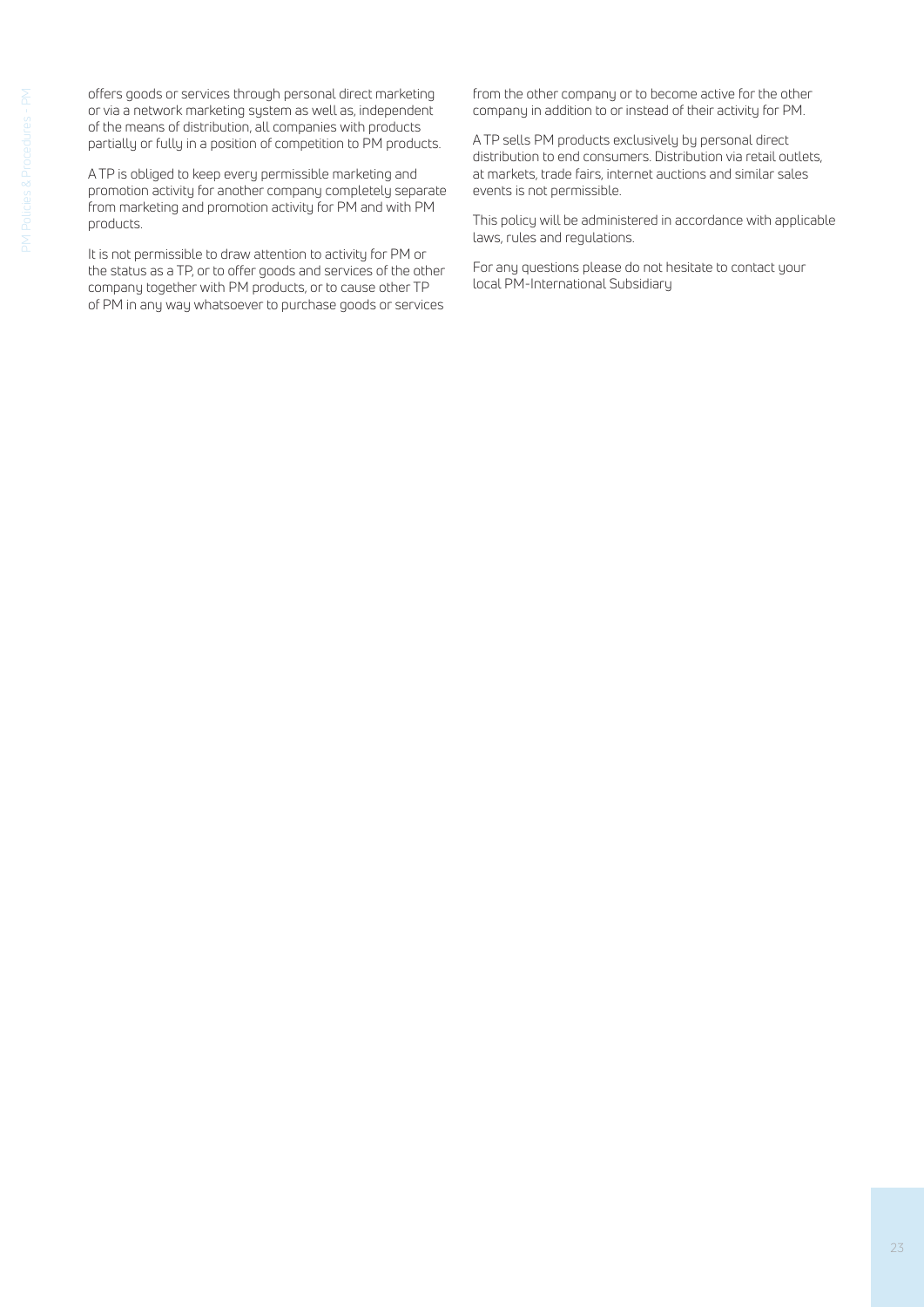# E. Payment of Commissions and Overrides

### E-1 Independent Distributor Application and Agreement Form.

Commissions and Overrides cannot be paid until a completed Independent Distributor Application Form and Agreement has been received and accepted by PM. Commissions are paid ONLY on the sale of PM products..

## E-2 Calendar Period.

Commissions, overrides, and achievement levels are calculated on a calendar period basis. A calendar period runs from the 1st through the last day of the month.

### E-3 Commission and Override Payment Date.

Commission are paid on the 15th of the month following the preceding calendar period.

NOTE: Should the payment day fall on a legal holiday or weekend, commissions and overrides will then be paid the next regularly scheduled business day. Commissions are paid once a month. Only the Pool Bonus will be paid on a weekly basis.

## E-4 Retail Sales Rule.

To be eligible for monthly override commissions and bonuses, the Distributor are encouraged to provide training and support to their downline Distributors outlined herein (see C-3 and D-13).

## E-5 Commission Payments.

Consult Compensation Plan Graphic and Explanation Brochure.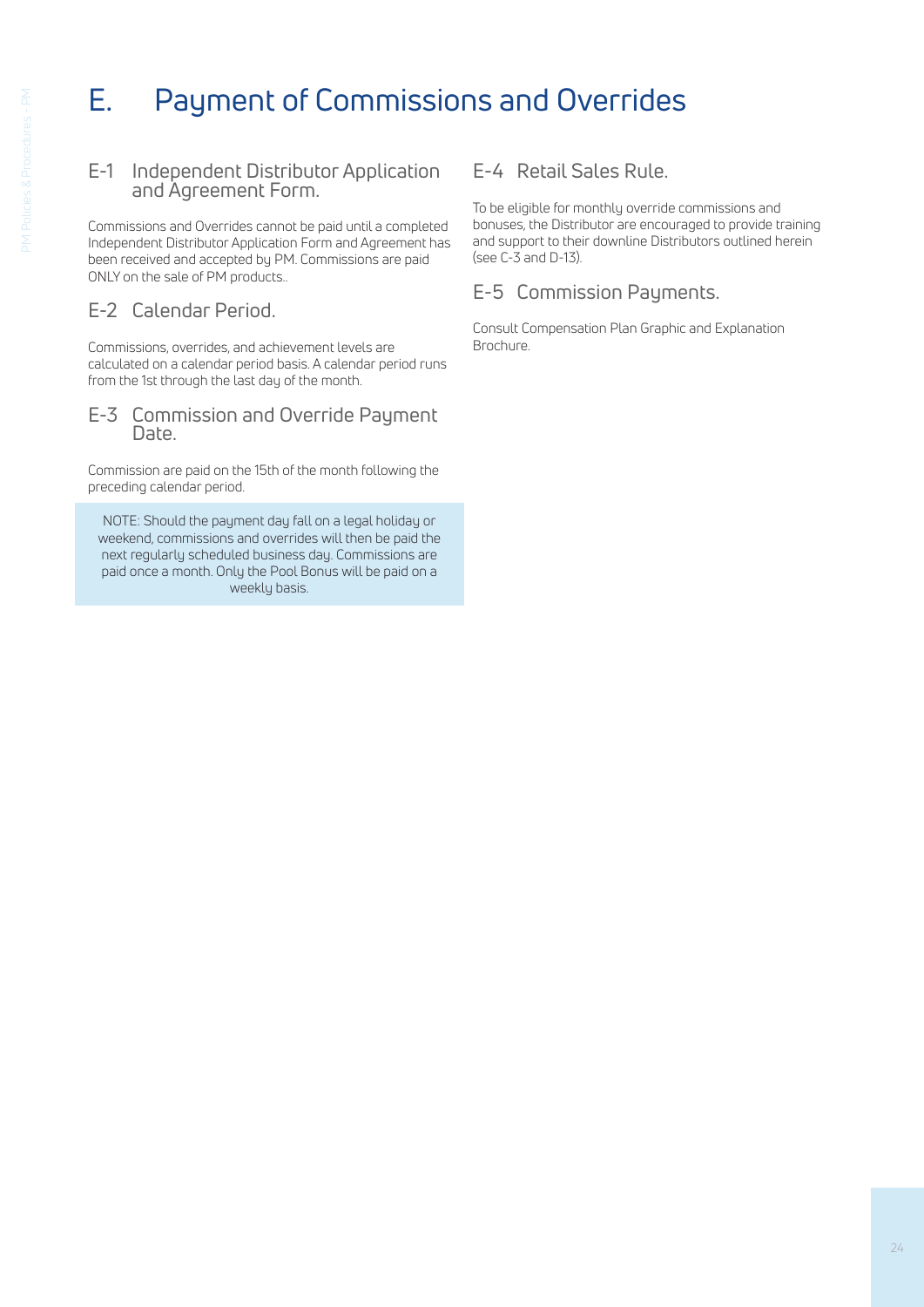# F. Purchase and Sale of Products

### F-1 No Purchase Requirements to Become a Distributor.

There is no financial or purchase requirement to become a **Distributor** 

## F-2 Inventory Loading Prohibited.

The success of PM depends on retail sales to the ultimate consumers. PM strictly prohibits the supply of a product or services to Distributors or prospective Distributors of the Compensation Plan in amounts that are commercially unreasonable. Distributors are not required to carry inventory of products or services or sales aids. PM recognizes that Distributors may wish to purchase certain products in reasonable amounts to enable them to quickly service their customers. However, PM strictly prohibits the purchase of products in unreasonable amounts solely in an attempt to qualify for commissions, bonuses or advancement in the Compensation Plan. Distributors may not purchase more inventory than they can reasonably resell or consume in a month nor may they encourage others to do so. The Independent Distributor Application and Agreement of a Distributor who breaches this prohibition may be terminated.

## F-3 Active Manager .

In order to qualify for being an Active Manager, a Distributor must certify that he/she has made retail sales in the calendar period in which commissions were earned. PM's program is built upon retail sales to the ultimate consumer. PM also recognizes that Distributors may wish to purchase product in reasonable amounts for their own personal or family use. For this reason, a retail sale for bonus purposes shall include sales to nonparticipants as well as sales to Distributors for personal or family use, which are not made for purposes of qualification or advancement. It is PM policy, however, to strictly prohibit the purchase of product or large quantities of inventory in unreasonable amounts solely for the purpose of qualifying for bonuses or advancement in the marketing program. Distributors may not inventory load nor encourage others in the program to load up on inventory. Distributors must fulfill published personal and downline retail sales requirements as well as supervisory responsibilities, to qualify for bonuses, overrides or advancements.

## F-4 Direct Purchase.

All PM Distributors may purchase his/her product and services needs directly from PM. Should an Independent Distributor obtain product from his/her sponsor or upline

Distributor's personal inventory and a replacement product order is not placed and processed through PM, no commissions or overrides will be paid by PM on such transactions.

## F-5 Payment Options.

Purchases may be paid by Cash, Credit card net banking, debit card or any other recognized payment channels.

## F-6 Shipping Costs.

It is the ordering Distributor's sole responsibility to indicate (a) method and means of shipping and (b) destination address. The methods available are stated on each order form and the prepaid costs, if selected, can be calculated by the shipping and handling cost information also provided. If ordering via the internet, shipping costs are figured automatically.

NOTE: Should the receiving party of any order shipped from PM refuse delivery and the shipment be returned to PM, the ordering Independent Distributor's Distributor status will be made "inactive" pending resolution of the delivery refusal. Non-accepted delivery charges will not be refunded.

### F-7 Timely Product and Materials Delivery.

Upon clearance of payment, PM processes for shipment of the products and materials ordered. If an item is temporarily not available (TNA), the consignee is notified by way of the packing list included with the shipment. Should a TNA occur, the item(s) will be shipped as soon as available and usually within ten (10) days of the date the original order and payment was received.

## F-8 Damaged Goods.

PM is not responsible for any damage that occurs after distributor takes physical custody of the goods, without informing about the same by way of endorsement in the delivery receipt. A Distributor who receives damaged goods should follow this procedure:

- a) Accept delivery.
- b) Save the damaged products or boxes for inspection by the shipping agent.
- c) Call the PM office to make arrangements to have the damaged goods inspected.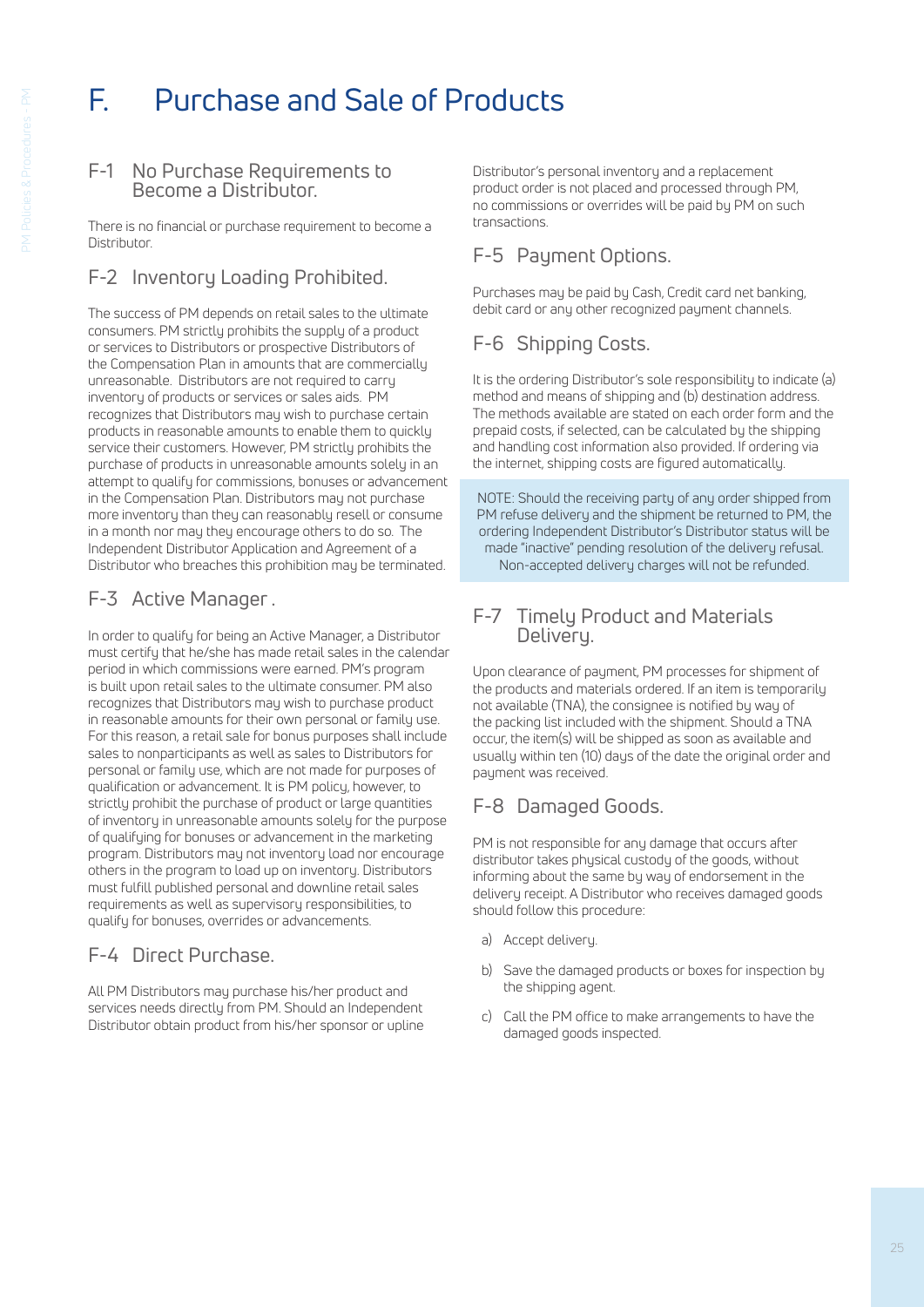## F-9 Price Changes.

All PM product and literature prices are subject to change without prior notice.

### F-10 Receipts.

PM Distributors will provide all retail purchasers of PM products with written receipts. Distributor shall also inform the customer about the return policy of the company.

### F-11 Good & Services Tax.

Please refer to B-14 re GST.

### F-12 Retail Outlets.

PM products are not to be sold to or in, or be displayed by any retail outlet, including, but not limited to, flea markets or swap meets, shopping mall booths, or restaurants.

## F-13 Service Oriented Establishments.

It is permissible to take orders for PM products and services in businesses such as professional services offices or similar non-retail establishments.

### F-14 Prohibition on display for sale/ sales through online market places/ website

No distributor will engage in any retail activity using online platforms/market places nor shall

the products of PM be displayed on any such website, whether of third party or the one created by distributor him/ herself for offering product for sale, without explicit consent of the company.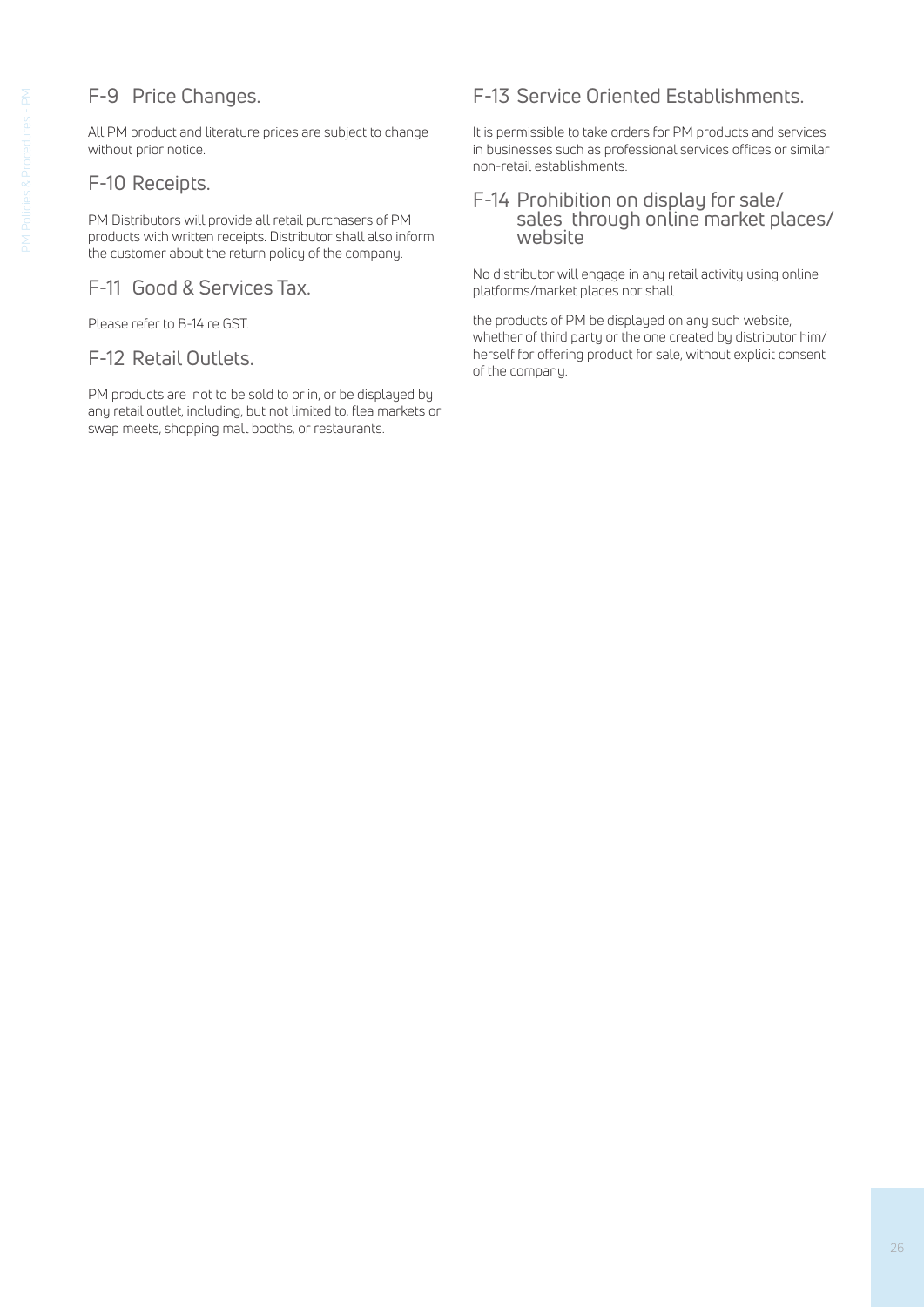# G. Retail Guarantee, Buy-Back Guarantee and Refund Policy

## G-1 Retail Customer Returns.

PM offers a 100% money-back guarantee to all retail customers. Every PM Distributor is bound by their Independent Distributor Application and Agreement and the Policies & Procedures to honor this guarantee. If a retail customer is dissatisfied with any PM product for any reason, then that retail customer may return that product to the Distributor from whom it was purchased, within 30 days, for a full refund of the purchase price.

PM will replace the returned product providing the following steps and conditions are met:

- a) The product is returned to PM by the Distributor through whom the purchase was made.
- b) The product must be received by PM within ten (10) days of the return date to the Distributor.
- c) The return is accompanied by a completed and signed statement including:
	- 1. A signed statement from the retail customer identifuing the reason for the return, if known;
	- 2. a copy of the original retail sales receipt, and
	- 3. the unused portion of the product in its original container should not be less then 70%.
	- 4. The name, address, telephone number, and email address of the retail customer.
- d) Proper shipping carton(s) and packing materials are to be used in packaging the product(s) being returned for replacement, and the best and most economical means of shipping is suggested.

PM will not refund, to any Distributor, the purchase price of any retail customer returns and no replacement of product will be made if the conditions of this Rule are not met.

## G-2 Distributor Returns.

If a Distributor is dissatisfied with any PM products or services for any reason, then he may return that product or service to PM on the following terms.

Distributors may return unsold inventory to PM as follows.

### *Physical Items Held in Inventory –*

All Distributors may return any physical products held in in inventory, for a refund at any time and for any reason, provided such return is made within THIRTY DAYS of original purchase and the returned physical product is in resalable, currently re-marketable, condition. Upon receipt of a returned physical product, the Distributor shall be reimbursed 100% of the amount paid for the same less a 10% re-stocking fee. Shipping charges incurred by a Distributor on the original purchase of the physical item will not be refunded, and the Distributor shall bear all shipping charges necessary to return the physical products for refund to PM.

Original purchases made through a credit card will be refunded by crediting the refund amount back to the same credit card. Where a Distributor was paid a commission, bonus, or other incentive based on the purchase and resale or a returned product or cancelled service, and such product is subsequently returned or cancelled under this provision, all commissions, bonuses, and other remuneration paid to the Distributor shall be set off against the applicable refund amount.

PM will refund the returned product providing the following steps and conditions are met:

- a) The return is accompanied by a completed and signed statement including:
	- 1. A signed statement from the retail customer identifying the reason for the return, if known;
	- 2. a copy of the invoice from PM to the Distributor.
- b) Nutritional supplements and cosmetics may be returned within 30 days of the date of the invoice. In case of customer return maximum of 30% of the consumption is permitted, however in case of return from distributor of unsold inventory the product should be in resalable condition.
- c) Proper shipping carton(s) and packing materials are to be used in packaging the product(s) being returned for replacement, and the best and most economical means of shipping is suggested.
- d) Sales aids and promotional items are non-returnable.

PM will not refund the purchase price of any Distributor returns and no replacement of product will be made if the above conditions are not met.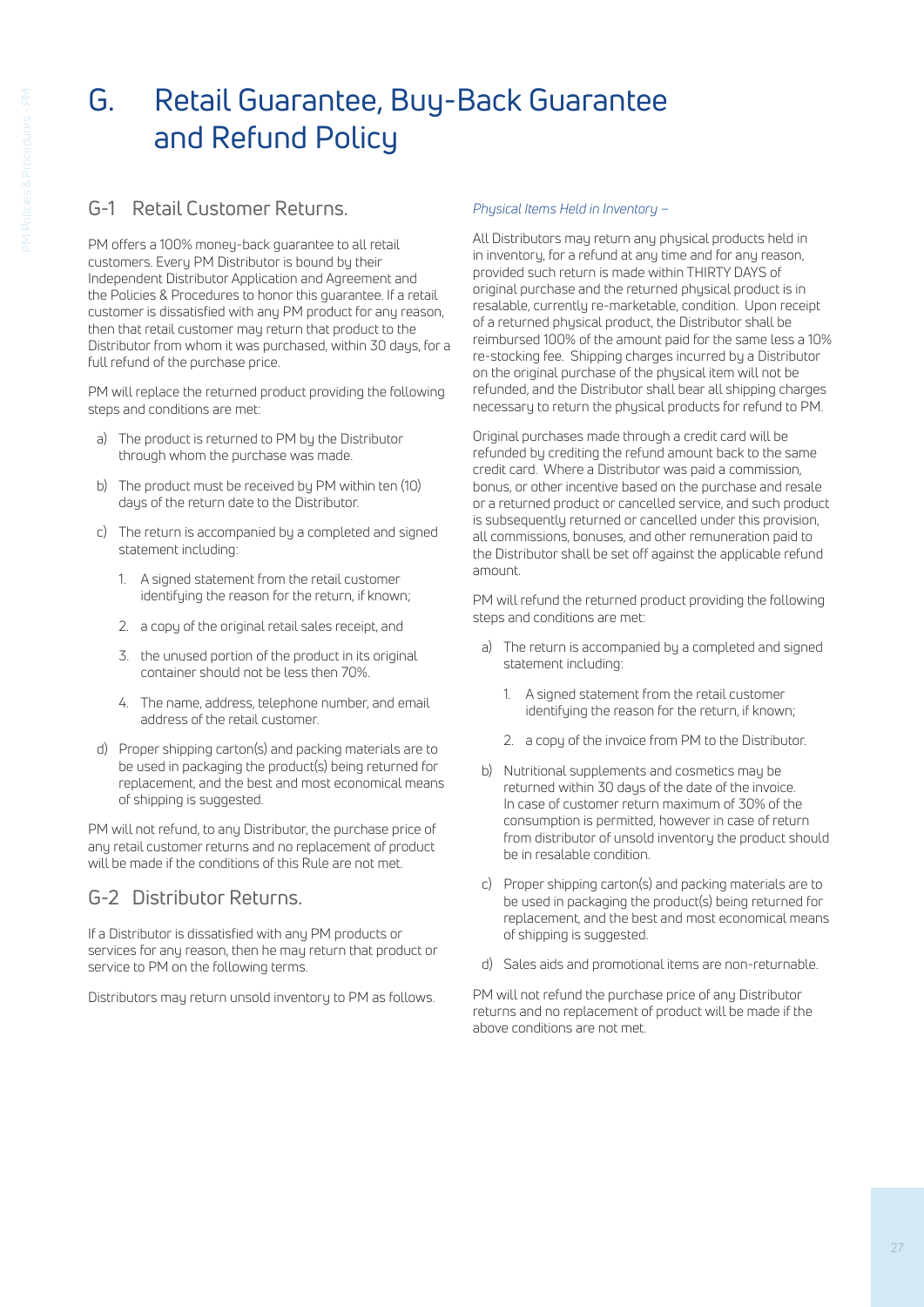## G-3 Quality Control.

PM will replace, within 30 days of purchase, any product found to be defective. In order to assure that replacement of product will be issued, strict compliance to the following procedures is required:

- a) A written replacement request must be submitted, stating the reason for the request and accompanied by proof of payment and a copy of the packing slip.
- b) PM will instruct the Distributor where to ship the product for inventory and verification. Upon receipt and verification of the product, PM will ship out replacement product as appropriate.

## G-4 Buyer's Right to Cancel.

As mentioned in section F-10, the sale receipt should sets out, among other things, the Buyer's Cancellation Right afforded to the customer. In addition, the Distributor must orally inform the buyer of the ten-day right to cancel at the time the buyer signs the contract of sale or purchases the goods.

## G-5 Distributor's Responsibility.

If a retail customer mails or delivers to a Distributor a valid notice of cancellation prior to midnight on the ten business day after ordering or purchasing the program, service, and/ or product, it must be honored by the Distributor. If the buyer has taken delivery of any goods, they must be returned with the notice in substantially as good condition as when delivered. Within 10 business days after receiving the notice, the Distributor must refund all payments made under the contract of sale.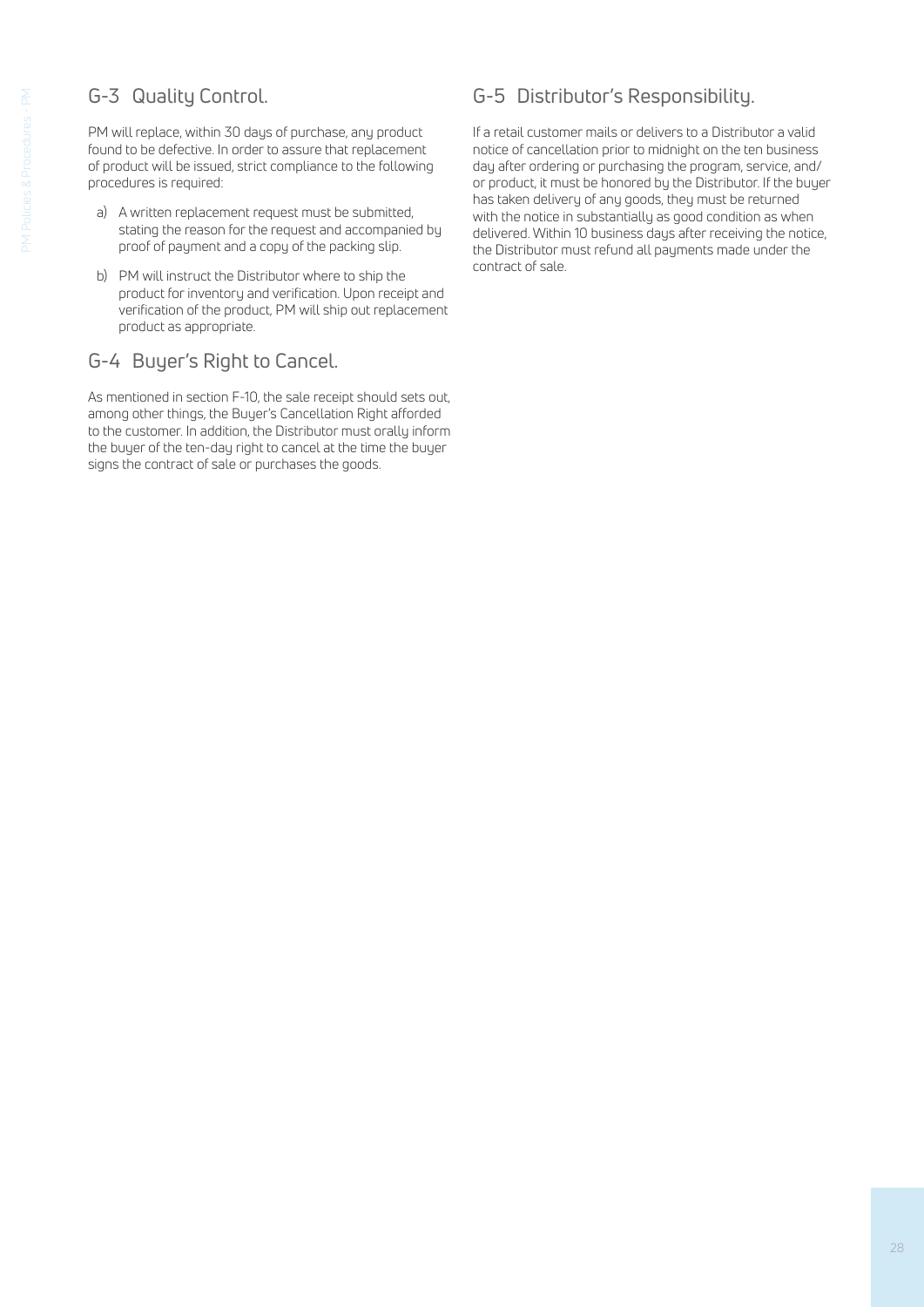# H. General Provisions

## H-1 Liability.

To the extent permitted by law, PM shall not be liable for and Distributor releases PM from, and waives all claims for any loss of profits, indirect, direct, special or consequential damages or any other loss incurred or suffered by Distributor as a result of (a) the breach by Distributor of the Agreement and/or the terms and conditions of the Agreement, Policies and Procedures, (b) the operation of Distributor's business, (c) any incorrect or wrong data or information provided by Distributor, or (d) the failure to provide any information or data necessary for PM to operate its business, including without limitation, the enrollment and acceptance of Distributor into the Compensation Plan or the payment of Commissions and Bonuses.

## H-2 Record-keeping.

PM encourages all its Distributors to keep complete and accurate records of all their business dealings.

## H-3 Press Inquiries.

Independent Distributors may not solicit media attention or respond to media inquiry on behalf of PM. Nor are any Independent Distributors authorized to give personal testimonials or product information to the media, except as authorized by PM. All media inquiries should be immediately referred to the attention of PM. The prompt response of PM to all media inquiries will assure us of accurate reporting of the success of PM.

### H-4 Intentionally left blank for future use.

### H-5 Amendments.

PM reserves the right to amend the Policies & Procedures set forth herein, its wholesale or suggested retail prices, product availability and formulation, Distributor Application and Agreement and Compensation Plan at its sole discretion. Amendments will be communicated to all Distributors by posting on PM's website or other means. Amendments are effective and binding 30 days after the date of issuance. The Distributor's continuation of his/her PM business or his/ her acceptance of commissions after the effective day of any amendment will constitute the Distributor's acceptance of any and all amendments. In the event of any conflict between the Agreement, or the Policies & Procedures and any such amendment, the amendment shall govern.

### H-6 Non-Waiver Provision.

No failure of PM to exercise any power under these Policies & Procedures or to insist upon strict compliance by a Distributor with any obligation or provision herein, and no custom or practice of the parties at variance with these Policies & Procedures, shall constitute a waiver of PM's right to demand exact compliance with these Policies & Procedures. Waiver by PM can be effected only in writing by an authorized officer of PM.

PM's waiver of any particular default by a Distributor shall not affect or impair PM's rights with respect to any subsequent default, nor shall it affect in any way the rights or obligations of any other Distributor Nor shall any delay or omission by PM to exercise any right arising from default affect or impair PM's rights as to that or any subsequent default.

## H-7 Arbitration.

If any dispute or controversy occurs between the parties relating to the interpretation or implementation of any of the provisions of this Agreement, the dispute will be resolved by arbitration.

Any party may serve notice of its desire to arbitration. The arbitration shall be conducted by a single arbitrator to be appointed by PM. The decision arrived at by the arbitrator shall be final and binding and no appeal shall lie therefrom. The arbitration shall be held in Delhi. The language of the arbitration will be English. The arbitration shall proceed in accordance with the provisions of the Arbitration and Conciliation Act. The costs of the arbitrator shall be divided equally between the parties.

PM, the Distributor and the arbitrator shall maintain the confidentiality of the entire arbitration process and may not disclose to any other person not directly involved in the arbitration process: (i) the substance of, or basis for, the controversy, dispute, or claim; (ii) the content of any testimony or other evidence presented at an arbitration or hearing or obtained through discovery in the arbitration; or (iii) the terms or amount of any arbitration award.

## H-8 Governing Law.

Both PM and the Distributor explicitly agree that in the case of arbitration, the Arbitration and Conciliation Act 1996 shall govern the conduct of the arbitration.

All disputes and claims relating to PM, the Agreement, PM Compensation Plan or its products, the rights and obligations of an Independent Distributor and PM, or any other claims or causes of action relating to the performance of either an Independent Distributor or PM under the Agreement or the Policies & Procedures, and/or an Independent Distributor's purchase of products shall be governed by and/or construed exclusively in accordance with the laws of India without regard to principles of conflicts of laws.

## H-9 Entire Agreement.

This statement of Policies & Procedures (along with the Compensation Plan ) is incorporated into the Distributor Application and Agreement and constitutes the entire agreement of the parties regarding their business relationship.

## H-10 Severability.

If under any applicable and binding law or rule of any applicable jurisdiction, any provision of the Agreement, including these Policies & Procedures, or any specification, standard or operating procedure which PM has prescribed is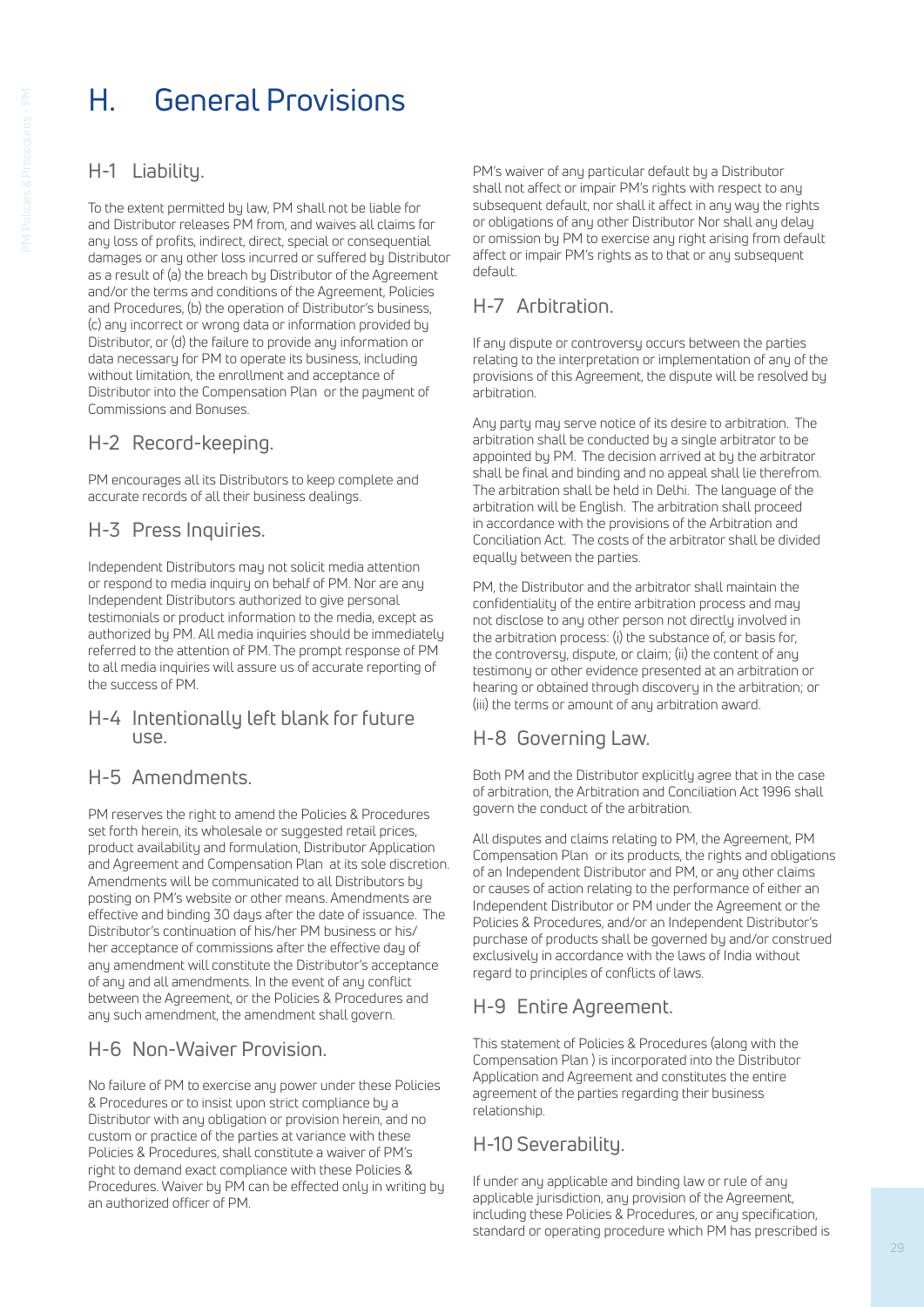held to be invalid or unenforceable, PM shall have the right to modify the invalid or unenforceable provision, specification, standard or operating procedure or any portion thereof to the extent required to be valid and enforceable. The Independent Distributor shall be bound by any such modification. The modification will be effective only in the jurisdiction in which it is required.

## H-11 Limitation of Damages.

To the extent permitted by law, PM and its affiliates, officers, directors, employees and other Distributors shall not be liable for, and the Independent Distributor hereby releases the foregoing from, and waives any claim for loss of profit, incidental, special, consequential or exemplary damages which may arise out of any claim whatsoever relating to PM's performance, non-performance, act or omission with respect to the business relationship or other matters between the Independent Distributor and PM whether sounding in contract, tort or strict liability. Furthermore, it is agreed that any damage to the Independent Distributor shall not exceed, and is hereby expressly limited to, the amount of unsold PM services, and/or products owned by the Independent Distributor and commissions owing.

H-12 Left Blank for future use

H-13 Privacy Policy & Consent.

Distributors understand and agree that certain personal information relating to the Distributors and the Distributors' business will be collected, used and retained by PM in accordance with PM's Privacy Policy, as amended from time to time, and otherwise in accordance with Indian federal and provincial privacy laws, and the Distributor hereby consents to the same. PM hereby reserves the right to amend or revise the terms of its Privacy Policy without express notice to the Distributor, and the Distributor hereby consents to the same amendments, provided not unreasonably made.

In operating their independent business, a Distributor also agrees to adopt, implement and disseminate a privacy policy that complies with all Indian federal or provincial privacy laws that its business may be subject to, of which you are solely responsible, and which compliance shall be undertaken at your sole expense.

The Distributor acknowledges that its failure to comply with these terms may result in immediate termination of the Distributor Agreement, with no further notice requirement.

Without limiting the Distributor's obligation to comply with federal and provincial privacy laws affecting its own business, at its own expense, PM hereby grants the Distributor, at no additional charge, for the term of the Distributor Agreement, the right to copy and use in its business the PM Privacy Policy, and related privacy policy consents.

Success is as much in the journey as in the goal, and how we reach our goals will determine how worthy we are of achieving them.